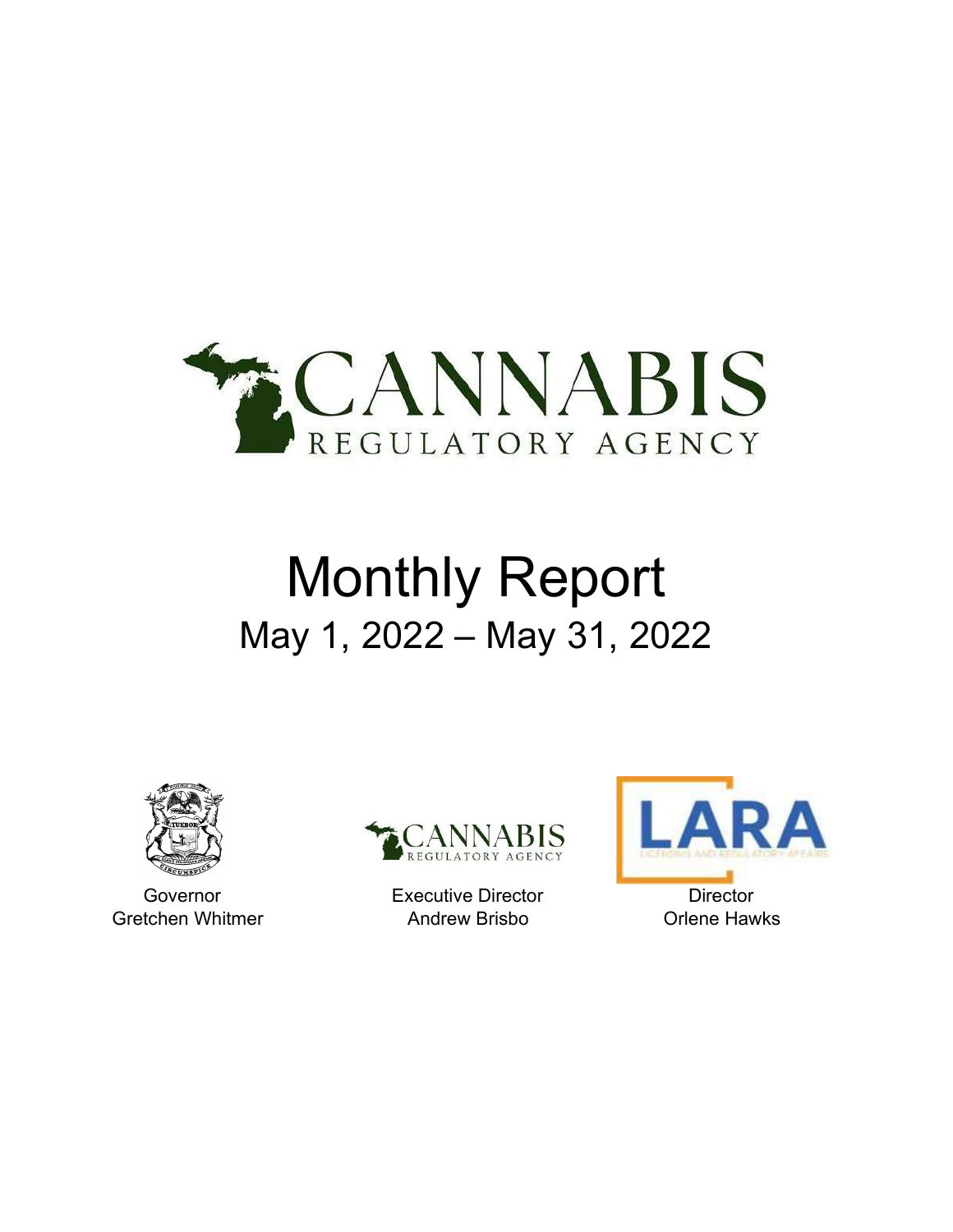| <b>Table of Contents</b> |                                                               |                                                                        |
|--------------------------|---------------------------------------------------------------|------------------------------------------------------------------------|
|                          |                                                               |                                                                        |
|                          |                                                               |                                                                        |
|                          |                                                               |                                                                        |
|                          |                                                               |                                                                        |
|                          |                                                               |                                                                        |
|                          |                                                               |                                                                        |
|                          |                                                               |                                                                        |
|                          |                                                               |                                                                        |
|                          |                                                               |                                                                        |
|                          |                                                               |                                                                        |
|                          |                                                               |                                                                        |
|                          |                                                               |                                                                        |
|                          |                                                               |                                                                        |
|                          |                                                               |                                                                        |
|                          |                                                               |                                                                        |
|                          |                                                               |                                                                        |
| $\mathbf 1$ .            |                                                               |                                                                        |
| 2.                       |                                                               |                                                                        |
| 3.                       |                                                               |                                                                        |
| 4.                       |                                                               |                                                                        |
| 5.                       |                                                               |                                                                        |
| 6.                       |                                                               |                                                                        |
| 7 <sub>1</sub>           |                                                               |                                                                        |
| 8.                       |                                                               |                                                                        |
| 9.                       |                                                               |                                                                        |
|                          |                                                               |                                                                        |
|                          |                                                               |                                                                        |
|                          |                                                               |                                                                        |
|                          |                                                               |                                                                        |
|                          |                                                               |                                                                        |
|                          |                                                               |                                                                        |
|                          |                                                               |                                                                        |
|                          |                                                               |                                                                        |
|                          | $\mathbf 1$ .<br>2.<br>3.<br>4.<br>5.<br>6.<br>7.<br>8.<br>9. | 10. Applications not Processed within Established Time Requirements 16 |

# $2|Page$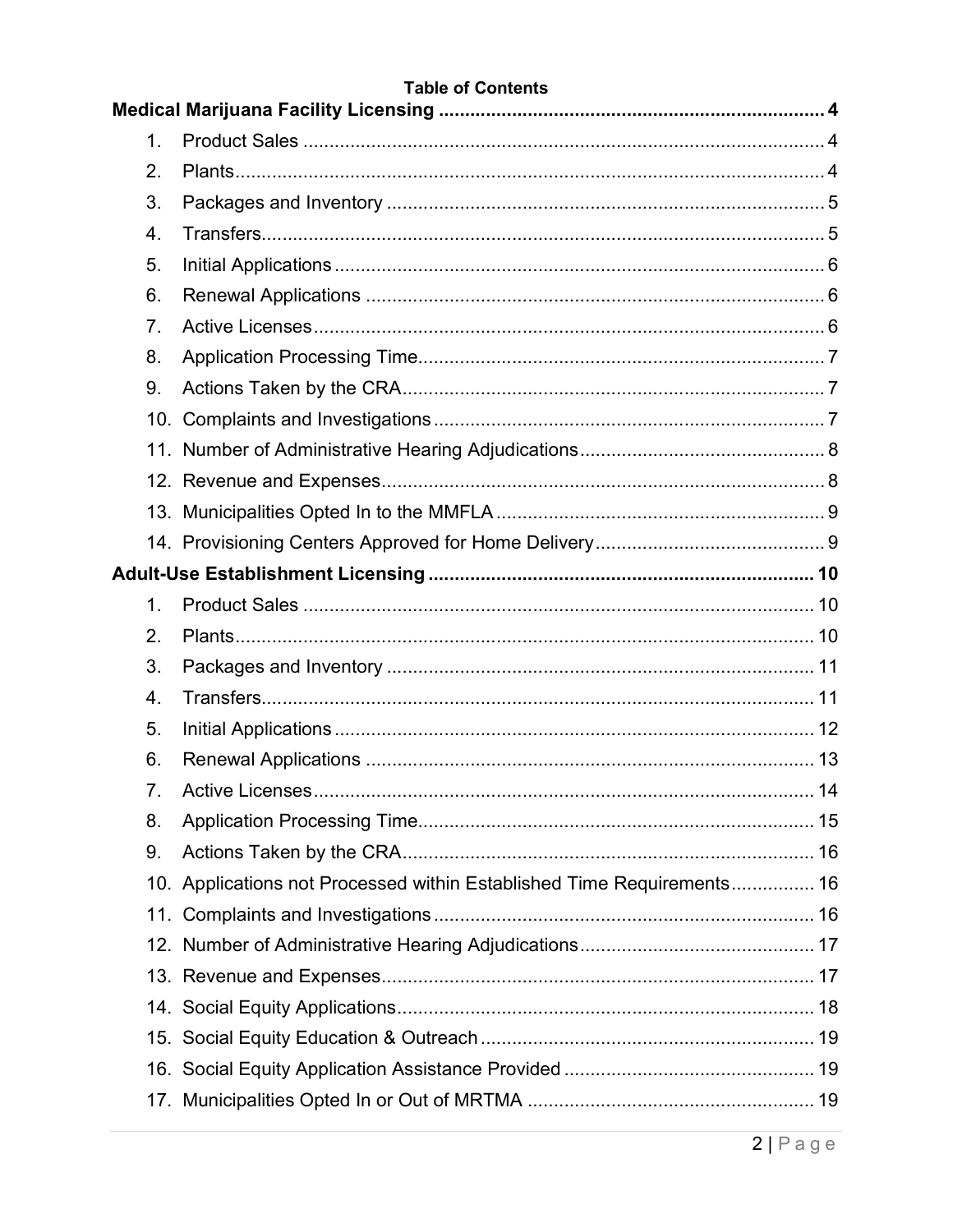|    | 19. Total Number of Employees Under the MMFLA and MRTMA  19                      |  |
|----|----------------------------------------------------------------------------------|--|
|    |                                                                                  |  |
| 1. |                                                                                  |  |
| 2. |                                                                                  |  |
| 3. |                                                                                  |  |
| 4. |                                                                                  |  |
| 5. | Number of Qualifying Patients and Primary Caregivers Approved in Each            |  |
| 6. |                                                                                  |  |
| 7. | Nature of the Debilitating Medical Conditions of the Qualifying Patients.  22    |  |
| 8. | Number of Physicians Providing Written Certifications for Qualifying Patients 23 |  |
| 9. | Applications not Processed within Established Time Requirements 23               |  |
|    |                                                                                  |  |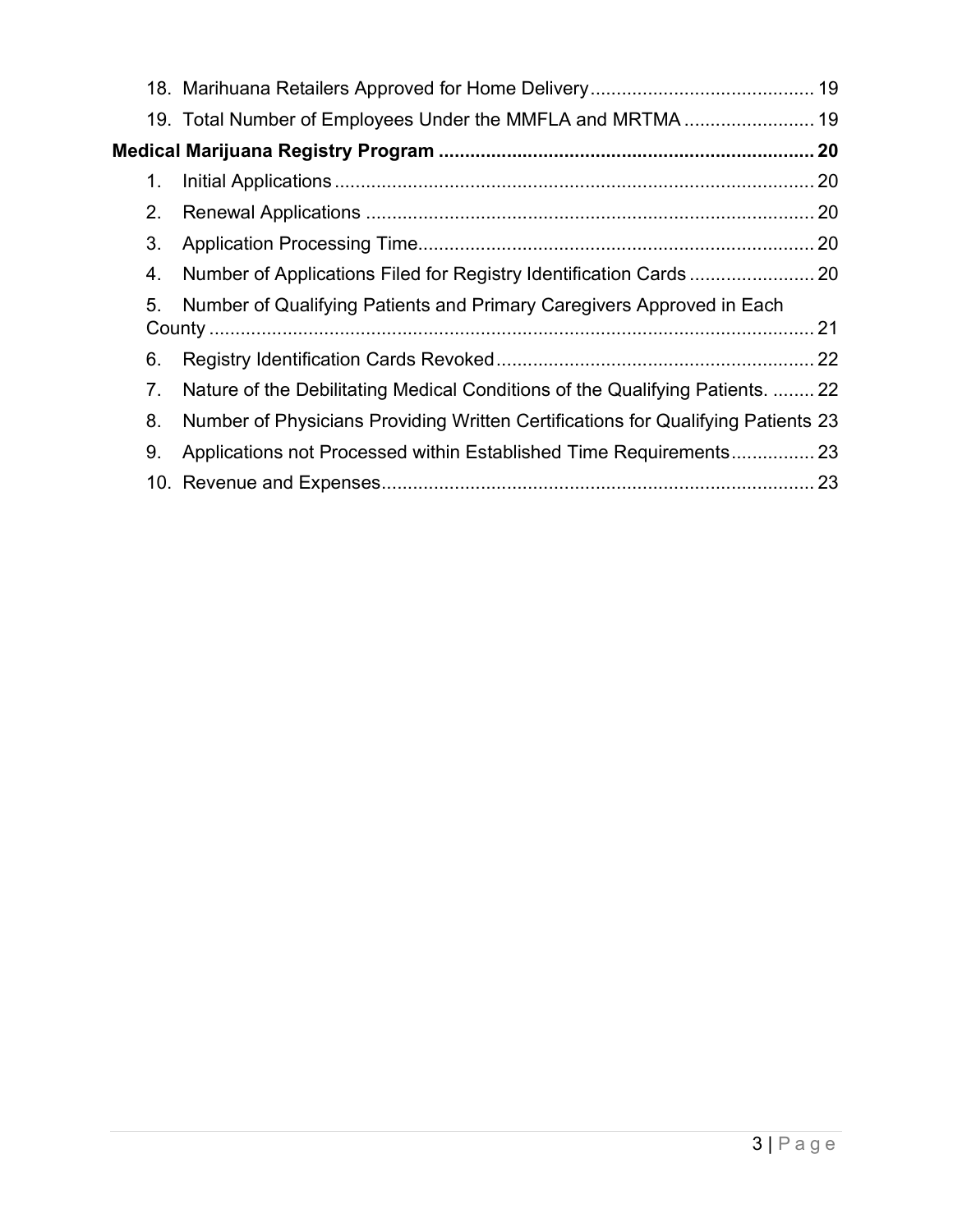# Medical Marijuana Facility Licensing

## 1. Product Sales

| <b>Sales by Product Type</b>   |                    |                          |                    |  |
|--------------------------------|--------------------|--------------------------|--------------------|--|
| May 1 - May 31                 |                    |                          |                    |  |
| <b>Product Type</b>            | <b>Pounds Sold</b> | <b>Fluid Ounces Sold</b> | <b>Total Sales</b> |  |
| Flower                         | 5,890.93           | 0                        | \$11,027,687.25    |  |
| Shake/Trim                     | 615.55             | 0                        | \$1,220,591.24     |  |
| Concentrate                    | 202.17             | $\overline{0}$           | \$1,746,871.33     |  |
| Inhalable Compound Concentrate | 26.64              | 0                        | \$209,572.51       |  |
| Vape Cartridge                 | 695.99             | $\mathbf{0}$             | \$5,766,812.93     |  |
| Kief                           | 1.49               | 0                        | \$5,230.89         |  |
| Infused-Edible                 | 30,698.84          | $\Omega$                 | \$2,998,044.77     |  |
| Infused Non-Edible Solid       | 320.09             | 0                        | \$124,890.62       |  |
| <b>Infused Liquid</b>          | 0                  | 12,190.34                | \$162,621.46       |  |
| Infused Non-Edible Liquid      | 0                  | 476.05                   | \$7,176.39         |  |
| <b>May Total</b>               | 38,451.70          | 12,666.39                | \$23,269,499.39    |  |

| <b>Additional Sales Information</b>       |                    |  |
|-------------------------------------------|--------------------|--|
| May 1 - May 31                            |                    |  |
| <b>Amount</b><br>Category                 |                    |  |
| Sales To Date (as of May 31)              | \$1,400,924,814.71 |  |
| \$1,064,238.37<br><b>Sales Deliveries</b> |                    |  |
| Average Retail Flower Price (oz.)         | \$117.00           |  |

## 2. Plants

| <b>Plants</b>                       |         |  |
|-------------------------------------|---------|--|
| <b>Active Plants</b>                |         |  |
| As of May 31                        |         |  |
| <b>Number</b><br><b>Plant State</b> |         |  |
| Immature                            | 109,529 |  |
| 101,366<br>Vegetative               |         |  |
| Flowering                           | 122,979 |  |

| <b>Destroyed &amp; Harvested Plants</b> |        |  |
|-----------------------------------------|--------|--|
| May 1 - May 31                          |        |  |
| <b>Number</b><br><b>Plant State</b>     |        |  |
| Immature - Destroyed                    | 26,728 |  |
| 15,175<br>Vegetative - Destroyed        |        |  |
| Flowering - Destroyed<br>2,406          |        |  |
| <b>Plants Harvested</b>                 | 50,024 |  |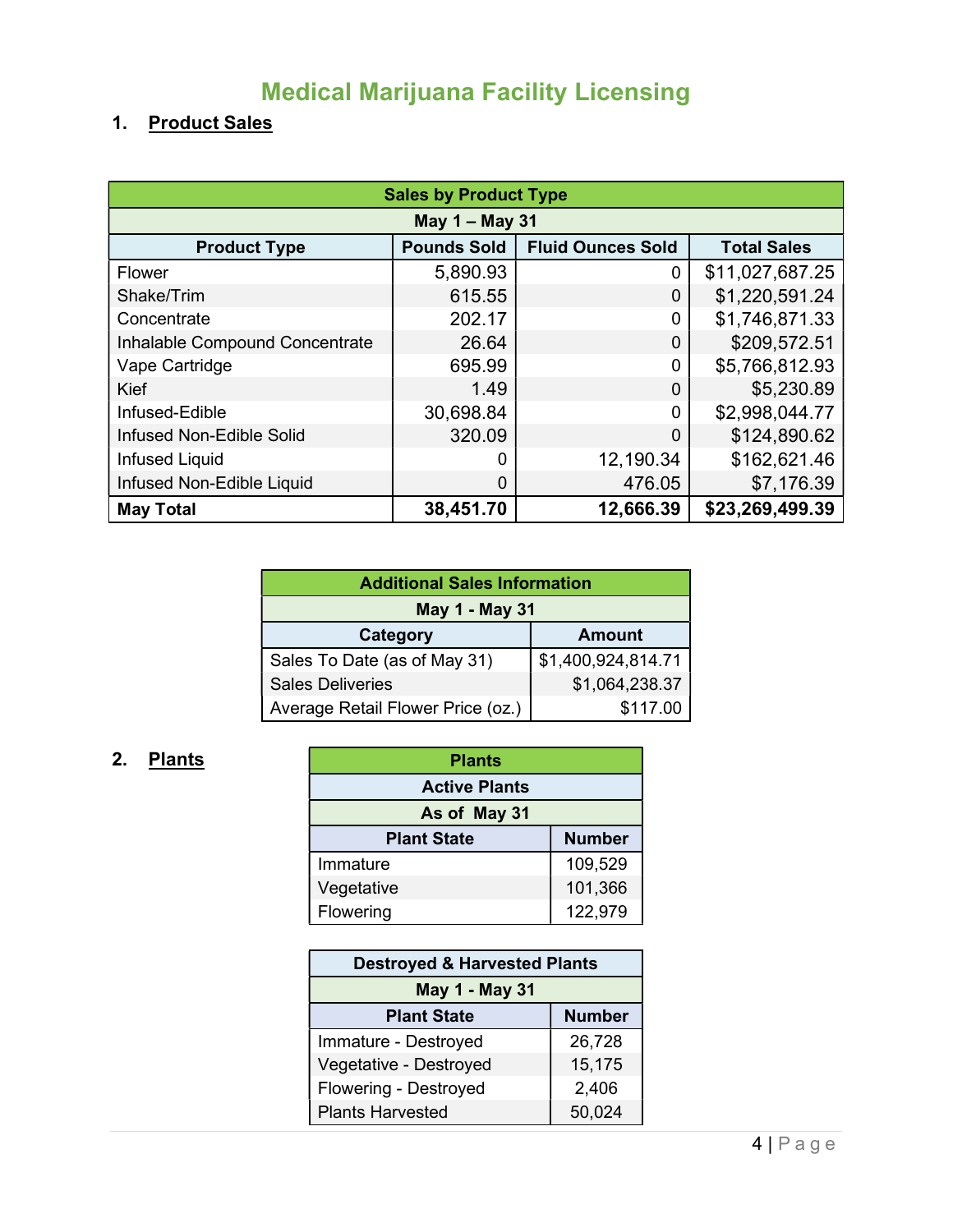#### 3. Packages and Inventory

| <b>Packages</b>                       |         |  |  |
|---------------------------------------|---------|--|--|
| As of May 31                          |         |  |  |
| <b>Package State</b><br>Number        |         |  |  |
| Active                                | 480,829 |  |  |
| On Hold                               | 1,494   |  |  |
| In Transit                            | 5,299   |  |  |
| May 1 - May 31                        |         |  |  |
| <b>Package State</b><br><b>Number</b> |         |  |  |
| Finished                              | 5,570   |  |  |

| <b>Inventory</b>                        |               |  |  |
|-----------------------------------------|---------------|--|--|
| As of May 31                            |               |  |  |
| Category                                | Amount (lbs.) |  |  |
| Flower at Growers (Test Passed)         | 20,262.07     |  |  |
| <b>Flower at Provisioning Centers</b>   | 24,288.61     |  |  |
| <b>Flower at Processors</b>             | 56,495.03     |  |  |
| Fresh Frozen Flower at Processors       | 59,349.73     |  |  |
| <b>Concentrates at Processors</b>       | 19,517.33     |  |  |
| <b>Infused Solids at Processors</b>     | 139,471.37    |  |  |
| Infused Liquids at Processors (Fl. Oz.) | 59,334.97     |  |  |

#### 4. Transfers

| <b>Products Shipped</b>                                                     |           |           |  |  |
|-----------------------------------------------------------------------------|-----------|-----------|--|--|
| <b>May 1 - May 31</b>                                                       |           |           |  |  |
| <b>Pounds Shipped</b><br><b>Fluid Ounces Shipped</b><br><b>License Type</b> |           |           |  |  |
| <b>Grower Class A</b>                                                       | 2,920.32  |           |  |  |
| <b>Grower Class B</b>                                                       | 769.48    |           |  |  |
| Grower Class C                                                              | 40,571.88 |           |  |  |
| Processor                                                                   | 73,713.52 | 25,913.80 |  |  |
| <b>Provisioning Center</b>                                                  | 3,020.28  | 1,127.08  |  |  |
| <b>Safety Compliance Facility</b>                                           | 3.13      |           |  |  |
| <b>Secure Transporter</b>                                                   | 60,336.38 | 24,311.25 |  |  |

| <b>Transfers</b>                      |       |  |
|---------------------------------------|-------|--|
| May 1 - May 31                        |       |  |
| <b>Number</b><br><b>Transfer Type</b> |       |  |
| Completed                             | 5,818 |  |
| Voided                                | 104   |  |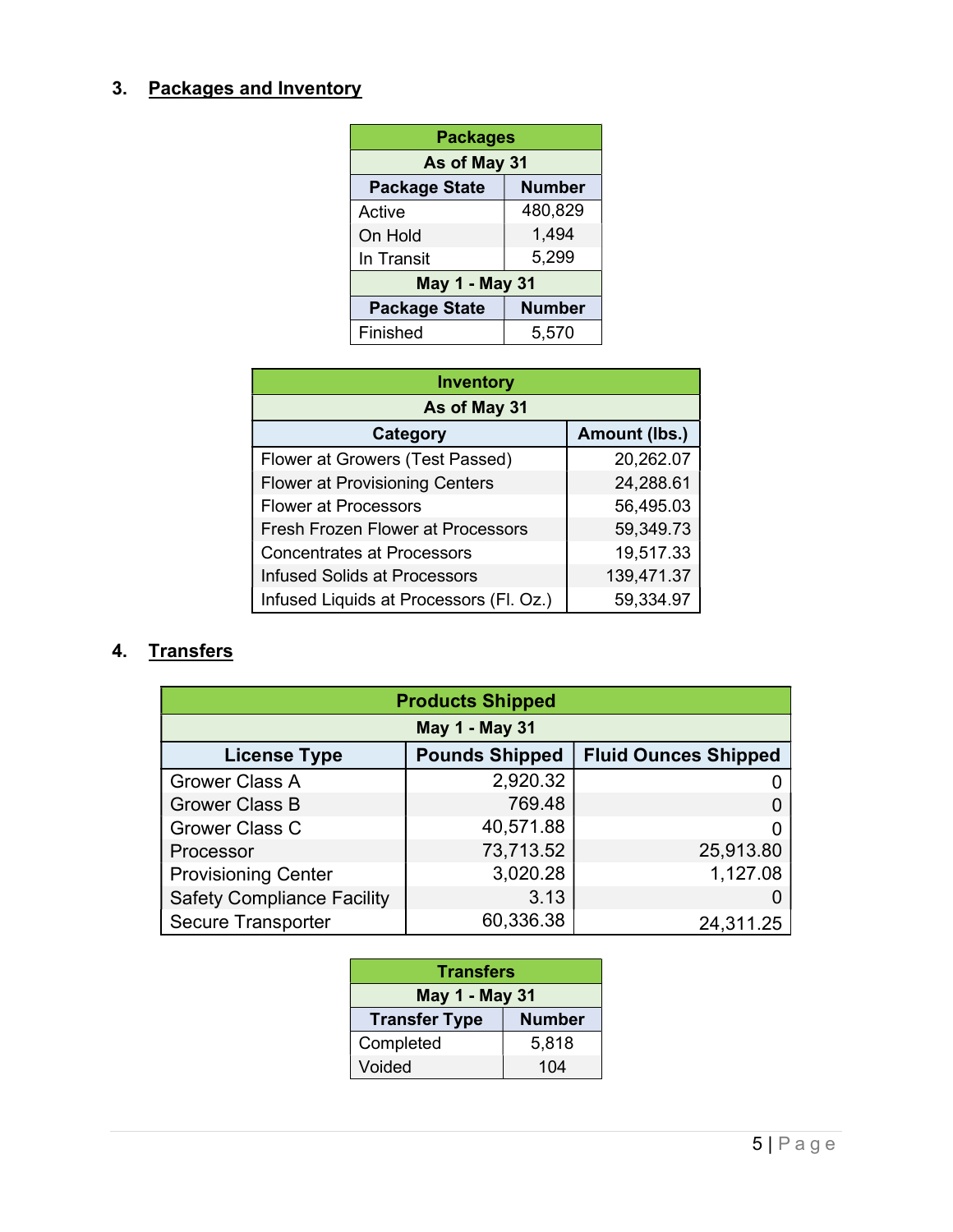## 5. Initial Applications

| <b>Initial Applications</b>                                                |     |    |  |  |  |
|----------------------------------------------------------------------------|-----|----|--|--|--|
| May 1 - May 31                                                             |     |    |  |  |  |
| <b>Received</b><br><b>Denied</b><br><b>License Type</b><br><b>Approved</b> |     |    |  |  |  |
| Prequalification                                                           | 23  | 22 |  |  |  |
| <b>Grower Class A</b>                                                      |     | 3  |  |  |  |
| <b>Grower Class B</b>                                                      |     |    |  |  |  |
| <b>Grower Class C</b>                                                      | 58  | 30 |  |  |  |
| Processor                                                                  |     | 6  |  |  |  |
| <b>Provisioning Center</b>                                                 | 13  |    |  |  |  |
| <b>Secure Transporter</b>                                                  |     |    |  |  |  |
| <b>Safety Compliance Facility</b>                                          |     |    |  |  |  |
| <b>Total</b>                                                               | 100 | 70 |  |  |  |

#### 6. Renewal Applications

| <b>Renewal Applications</b>                                                |    |          |        |  |  |
|----------------------------------------------------------------------------|----|----------|--------|--|--|
| May 1 - May 31                                                             |    |          |        |  |  |
| <b>Received</b><br><b>Denied</b><br><b>License Type</b><br><b>Approved</b> |    |          |        |  |  |
| <b>Grower Class A</b>                                                      |    |          |        |  |  |
| <b>Grower Class B</b>                                                      |    | $\Omega$ | 0      |  |  |
| Grower Class C                                                             | 31 | 44       |        |  |  |
| Processor                                                                  | 8  | 10       | $\Box$ |  |  |
| <b>Provisioning Center</b>                                                 | 39 | 40       |        |  |  |
| <b>Secure Transporter</b>                                                  | 3  | 4        | O      |  |  |
| <b>Safety Compliance Facility</b>                                          | 3  | 5        |        |  |  |
| <b>Total</b>                                                               | 88 | 110      |        |  |  |

#### 7. Active Licenses

| <b>Active Licenses</b> |                 |     |                      |                               |                                    |                                     |              |  |
|------------------------|-----------------|-----|----------------------|-------------------------------|------------------------------------|-------------------------------------|--------------|--|
| <b>Grower A</b>        | <b>Grower B</b> |     | Grower C   Processor | Provisioning<br><b>Center</b> | <b>Safety</b><br><b>Compliance</b> | <b>Secure</b><br><b>Transporter</b> | <b>Total</b> |  |
| 85                     |                 | 570 | 139                  | 460                           | 21                                 | 23                                  | 1315         |  |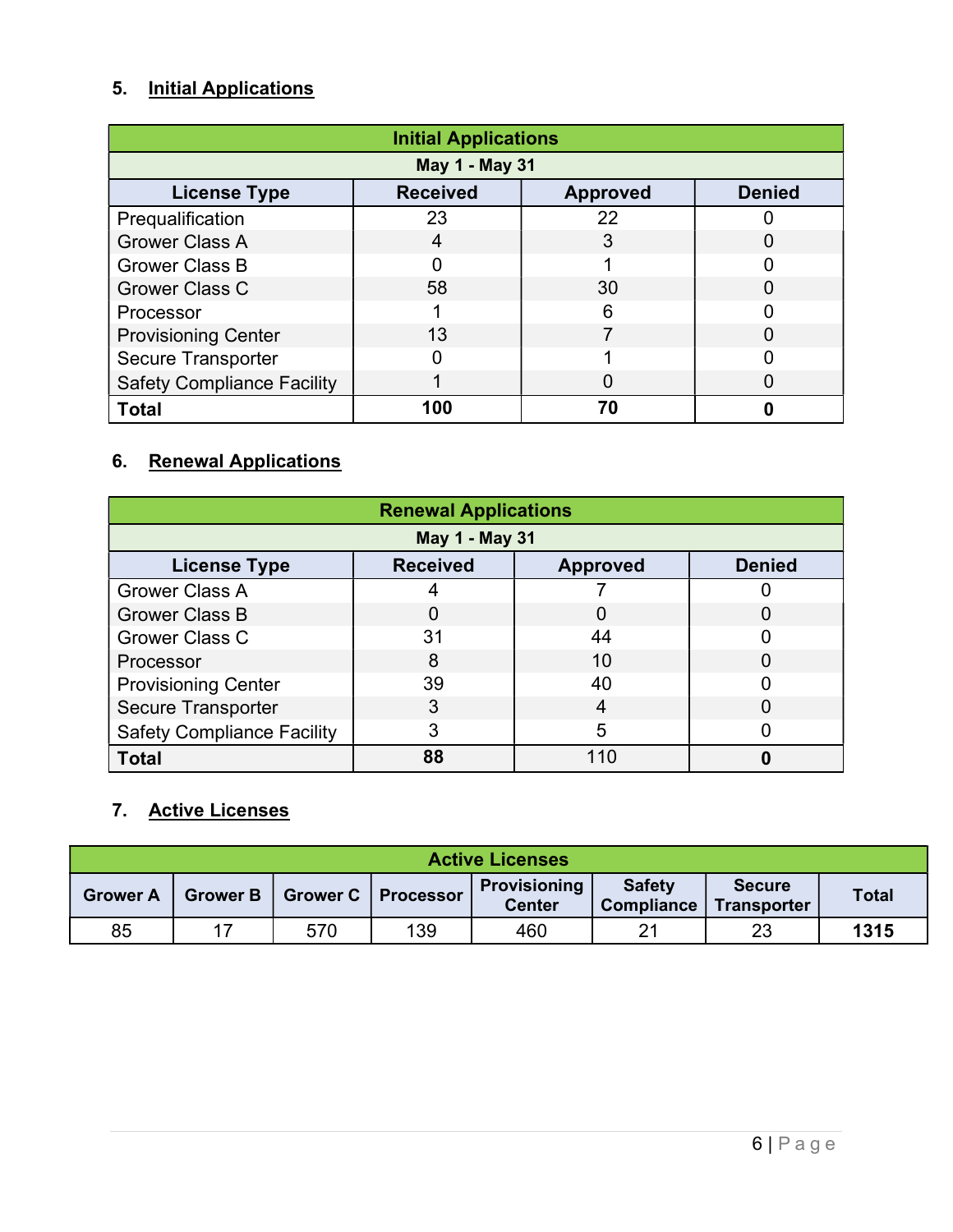## 8. Application Processing Time

| <b>Application Processing Time (Calendar Days)</b> |                                       |                             |  |  |  |  |
|----------------------------------------------------|---------------------------------------|-----------------------------|--|--|--|--|
| May 1 - May 31                                     |                                       |                             |  |  |  |  |
| <b>License Type</b>                                | <b>Initial</b><br><b>Applications</b> | <b>Renewal Applications</b> |  |  |  |  |
| Prequalification                                   | 38.41                                 |                             |  |  |  |  |
| <b>Grower Class A</b>                              | 50.00                                 | 24.57                       |  |  |  |  |
| <b>Grower Class B</b>                              | 57.00                                 |                             |  |  |  |  |
| <b>Grower Class C</b>                              | 35.83                                 | 14.89                       |  |  |  |  |
| Processor                                          | 61.50                                 | 21.40                       |  |  |  |  |
| <b>Provisioning Center</b>                         | 69.43                                 | 20.18                       |  |  |  |  |
| <b>Safety Compliance Facility</b>                  | 20.00                                 | 29.60                       |  |  |  |  |
| <b>Secure Transporter</b>                          |                                       | 54.20                       |  |  |  |  |
| <b>May Step 2 Average</b>                          | 44.94                                 | 20.42                       |  |  |  |  |
| <b>May Total Average</b>                           | 42.89                                 |                             |  |  |  |  |

#### 9. Actions Taken by the CRA

| <b>Disciplinary Actions Taken by the CRA</b>                                    |   |   |  |  |  |  |
|---------------------------------------------------------------------------------|---|---|--|--|--|--|
| May 1 - May 31                                                                  |   |   |  |  |  |  |
| <b>Final Order</b><br>Warning<br><b>Formal Complaint</b><br><b>License Type</b> |   |   |  |  |  |  |
| <b>Grower Class A</b>                                                           |   |   |  |  |  |  |
| <b>Grower Class B</b>                                                           |   |   |  |  |  |  |
| <b>Grower Class C</b>                                                           |   |   |  |  |  |  |
| Processor                                                                       |   | 2 |  |  |  |  |
| <b>Provisioning Center</b>                                                      | 2 |   |  |  |  |  |
| <b>Secure Transporter</b>                                                       |   |   |  |  |  |  |
| <b>Safety Compliance Facility</b>                                               |   |   |  |  |  |  |

## 10. Complaints and Investigations

| <b>Complaints and Investigations</b>                      |               |  |  |  |
|-----------------------------------------------------------|---------------|--|--|--|
| May 1 - May 31                                            |               |  |  |  |
| <b>Enforcement &amp; Legal Data</b>                       | <b>Amount</b> |  |  |  |
| <b>Number of Complaints Received</b>                      | 115           |  |  |  |
| Number of Investigations Opened                           | 100           |  |  |  |
| <b>Number of Investigations Closed</b>                    | 137           |  |  |  |
| Average Time to Complete an Investigation (Calendar Days) | 43            |  |  |  |
| Number of Enforcement Actions Taken*                      | 44            |  |  |  |
| * Includes both MMFL and AU data                          |               |  |  |  |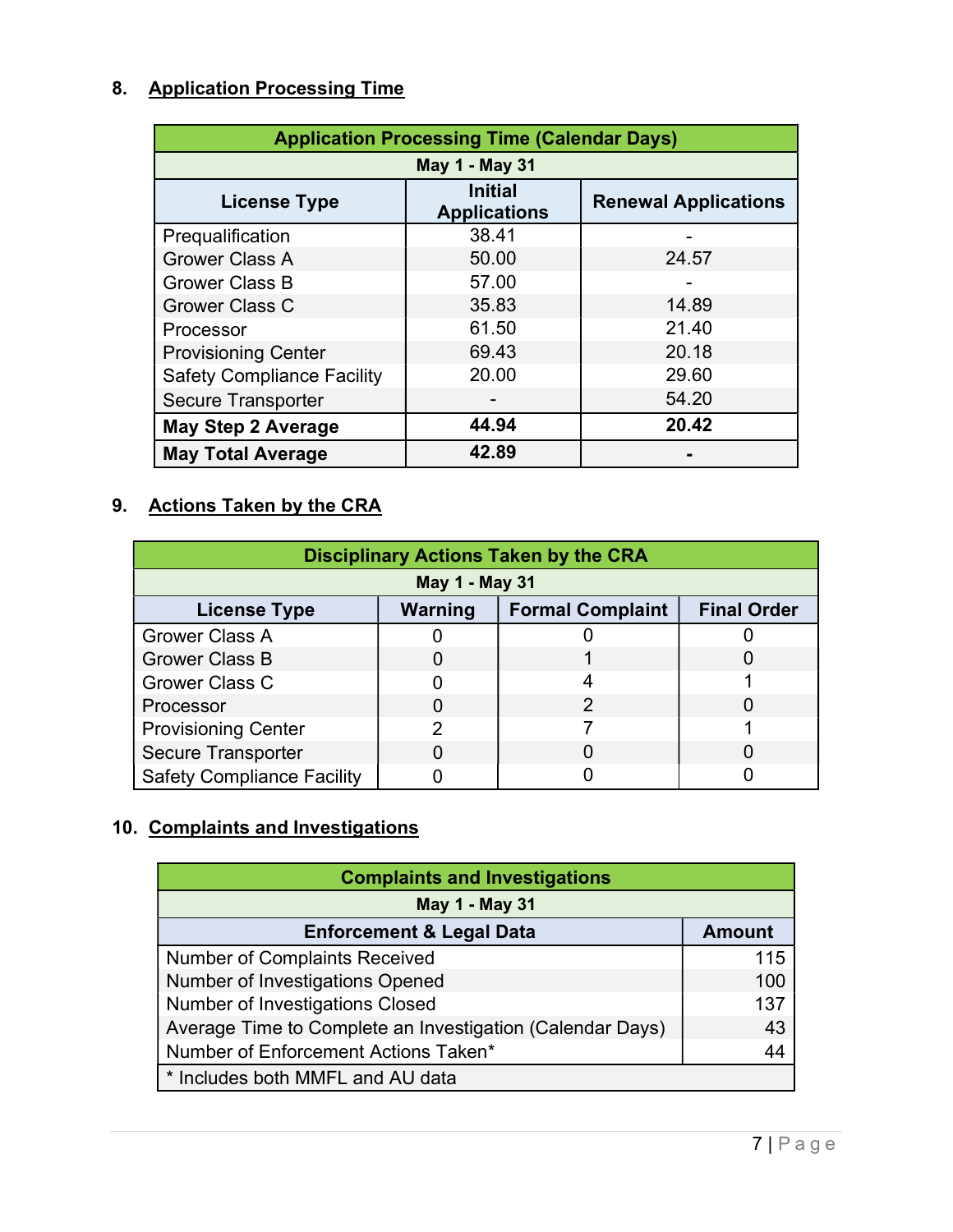#### 11. Number of Administrative Hearing Adjudications

Number of administrative hearing adjudications pertaining to each regulated activity. Provided are all final orders for denials. Approximate Amounts: 0

Number of administrative hearings pertaining to each regulated activity.

Provided are all the hearings that have been involved with the CRA, e.g., denials, lawsuits, etc. Approximate Amounts:0 Denials: 0 Litigation: 0

Circuit Court Appeals: 0

#### 12. Revenue and Expenses

|     | <b>Application Fees</b> |  |  |
|-----|-------------------------|--|--|
|     | May 1 - May 31          |  |  |
|     | <b>Amount</b>           |  |  |
| May | \$82,000                |  |  |

|     | <b>Regulatory Assessment Fees</b> |                                 |                                 |                  |                            |                                                       |                                     |              |
|-----|-----------------------------------|---------------------------------|---------------------------------|------------------|----------------------------|-------------------------------------------------------|-------------------------------------|--------------|
|     | May 1 - May 31                    |                                 |                                 |                  |                            |                                                       |                                     |              |
|     | <b>Grower</b><br><b>Class A</b>   | <b>Grower</b><br><b>Class B</b> | <b>Grower</b><br><b>Class C</b> | <b>Processor</b> | <b>Provisioning Center</b> | <b>Safety</b><br><b>Compliance</b><br><b>Facility</b> | <b>Secure</b><br><b>Transporter</b> | <b>Total</b> |
| May | \$8,877                           | \$12,362                        | \$431,125                       | \$78,609         | \$45,301                   | \$0                                                   | \$7,500                             | \$583,774    |

|     |                          | Renewal                  |                                 |                  |                            |                                                |                                     |              |
|-----|--------------------------|--------------------------|---------------------------------|------------------|----------------------------|------------------------------------------------|-------------------------------------|--------------|
|     | May 1 - May 31           |                          |                                 |                  |                            |                                                |                                     |              |
|     | Grower<br><b>Class A</b> | Grower<br><b>Class B</b> | <b>Grower</b><br><b>Class C</b> | <b>Processor</b> | <b>Provisioning Center</b> | <b>Safety</b><br>Compliance<br><b>Facility</b> | <b>Secure</b><br><b>Transporter</b> | <b>Total</b> |
| May | \$18,668                 | \$0                      | \$556,000                       | \$132,000        | \$285,000                  | \$0                                            | \$37,500                            | \$1,029,168  |

|                | <b>Total Licensing Revenue Collected</b> |  |  |  |
|----------------|------------------------------------------|--|--|--|
| May 1 - May 31 |                                          |  |  |  |
|                | <b>Amount</b>                            |  |  |  |
| May            | \$1,694,942                              |  |  |  |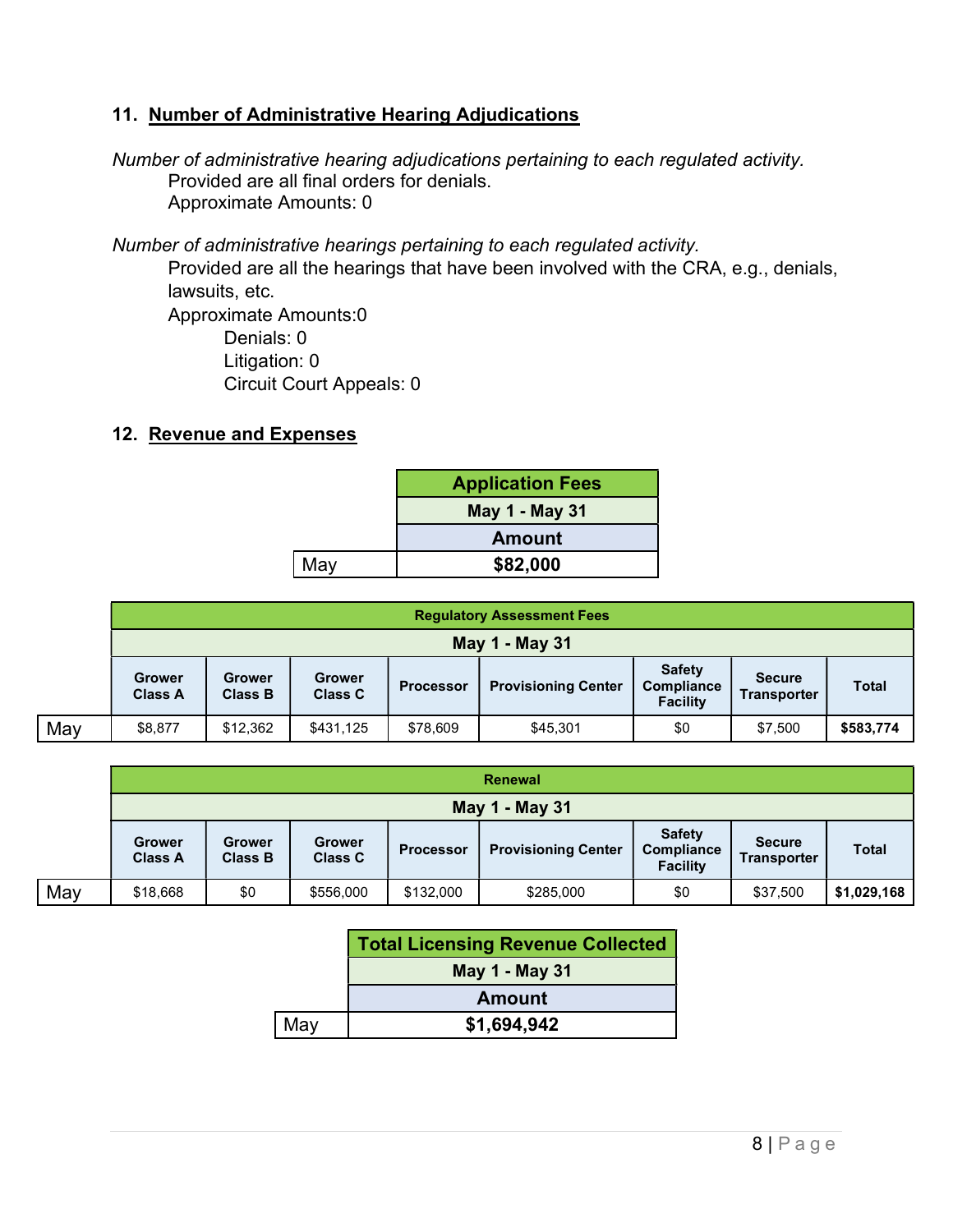|                                | <b>Expenses</b> |
|--------------------------------|-----------------|
|                                | May 1 - May 31  |
|                                | <b>Amount</b>   |
| <b>State Employee Wages</b>    | \$244,499.48    |
| <b>State Employee Benefits</b> | \$159,422.81    |
| <b>Materials and Equipment</b> | \$701,453.11    |
| <b>May Total</b>               | \$1,105,375.40  |

#### 13. Municipalities Opted In to the MMFLA

| <b>Municipalities</b> |
|-----------------------|
| As of May 31          |
| <b>Opted In</b>       |
| 162                   |
|                       |

#### 14. Provisioning Centers Approved for Home Delivery

| <b>Home Deliveries</b>      |  |  |
|-----------------------------|--|--|
| As of May 31                |  |  |
| <b>Provisioning Centers</b> |  |  |
| 308                         |  |  |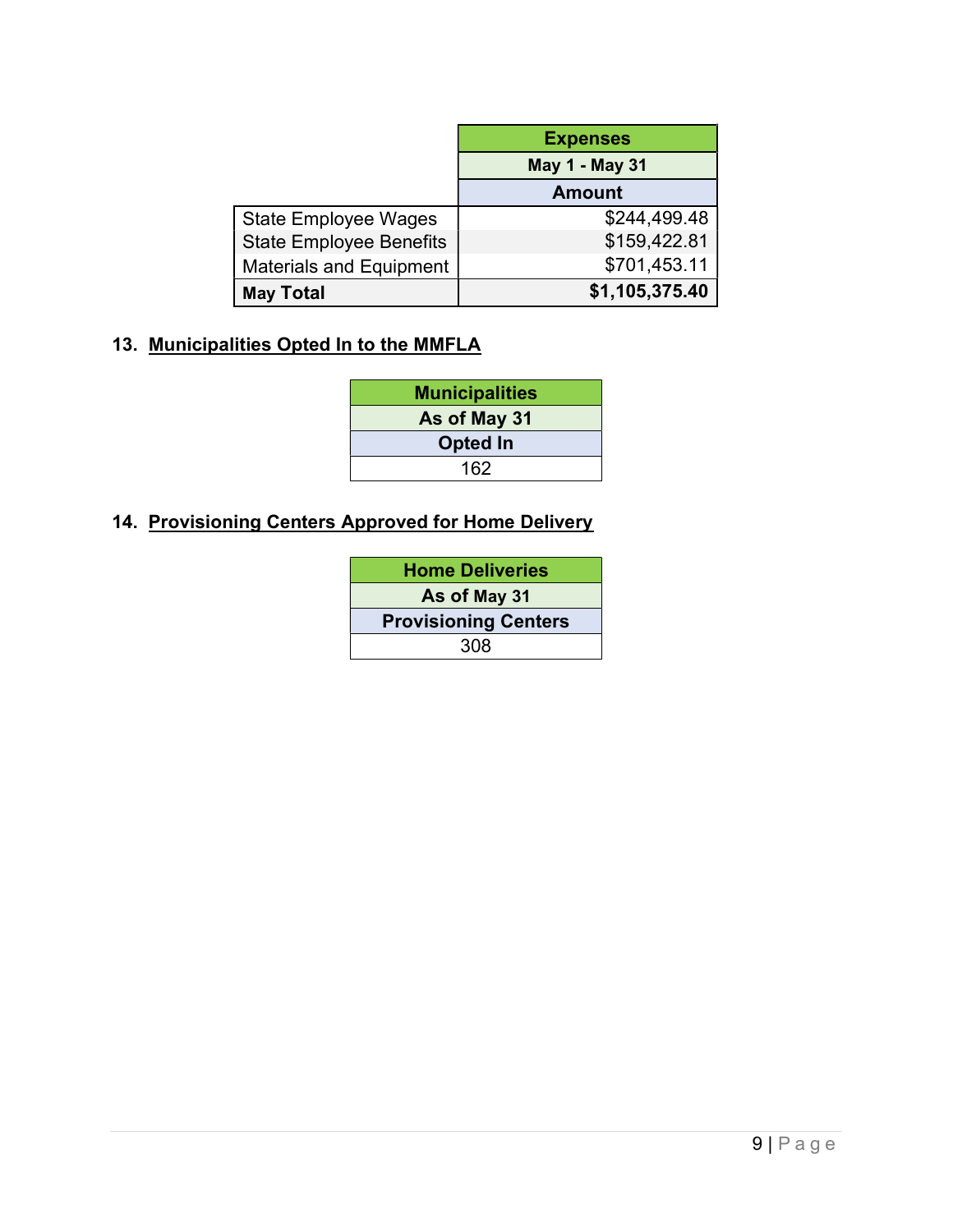# Adult-Use Establishment Licensing

### 1. Product Sales

| <b>Sales by Product Type</b>   |                                                                      |              |                  |  |  |  |
|--------------------------------|----------------------------------------------------------------------|--------------|------------------|--|--|--|
| May 1 - May 31                 |                                                                      |              |                  |  |  |  |
| <b>Product Type</b>            | <b>Fluid Ounces Sold</b><br><b>Pounds Sold</b><br><b>Total Sales</b> |              |                  |  |  |  |
| Flower                         | 38,676.29                                                            | 0            | \$80,830,696.21  |  |  |  |
| Shake/Trim                     | 6,599.75                                                             | 0            | \$12,810,504.26  |  |  |  |
| Concentrate                    | 1,083.50                                                             | 0            | \$10,553,239.23  |  |  |  |
| Inhalable Compound Concentrate | 528.02                                                               | 0            | \$3,449,709.16   |  |  |  |
| Vape Cartridge                 | 3,418.58                                                             | $\mathbf{0}$ | \$35,024,086.67  |  |  |  |
| Kief                           | 1.62                                                                 | 0            | \$10,659.29      |  |  |  |
| Infused-Edible                 | 179,671.13                                                           | 42.9         | \$19,184,480.58  |  |  |  |
| Infused Non-Edible Solid       | 1,033.78                                                             | 0            | \$531,269.71     |  |  |  |
| <b>Infused Liquid</b>          | 0                                                                    | 199,578.66   | \$734,710.26     |  |  |  |
| Infused Non-Edible Liquid      | $\Omega$                                                             | 2,846.86     | \$48,951.76      |  |  |  |
| <b>May Total</b>               | 231,012.67                                                           | 202,468.42   | \$163,178,307.13 |  |  |  |

| <b>Additional Sales Information</b>           |                    |  |  |
|-----------------------------------------------|--------------------|--|--|
| May 1 - May 31                                |                    |  |  |
| <b>Category</b><br><b>Amount</b>              |                    |  |  |
| Sales To Date (May 31)                        | \$2,596,035,637.36 |  |  |
| \$5,426,933.43<br><b>Sales Deliveries</b>     |                    |  |  |
| \$130.62<br>Average Retail Flower Price (oz.) |                    |  |  |

## 2. Plants

| <b>Plants</b>                       |  |  |  |  |
|-------------------------------------|--|--|--|--|
| <b>Active Plants</b>                |  |  |  |  |
| As of May 31, 2022                  |  |  |  |  |
| <b>Number</b><br><b>Plant State</b> |  |  |  |  |
| 425,637<br>Immature                 |  |  |  |  |
| 311,700<br>Vegetative               |  |  |  |  |
| 389,544<br>Flowering                |  |  |  |  |

| <b>Destroyed &amp; Harvested Plants</b> |        |  |  |  |
|-----------------------------------------|--------|--|--|--|
| May 1 - May 31                          |        |  |  |  |
| <b>Number</b><br><b>Plant State</b>     |        |  |  |  |
| Immature - Destroyed                    | 80,401 |  |  |  |
| Vegetative - Destroyed<br>37,671        |        |  |  |  |
| Flowering - Destroyed<br>8,581          |        |  |  |  |
| 187,464<br><b>Plants Harvested</b>      |        |  |  |  |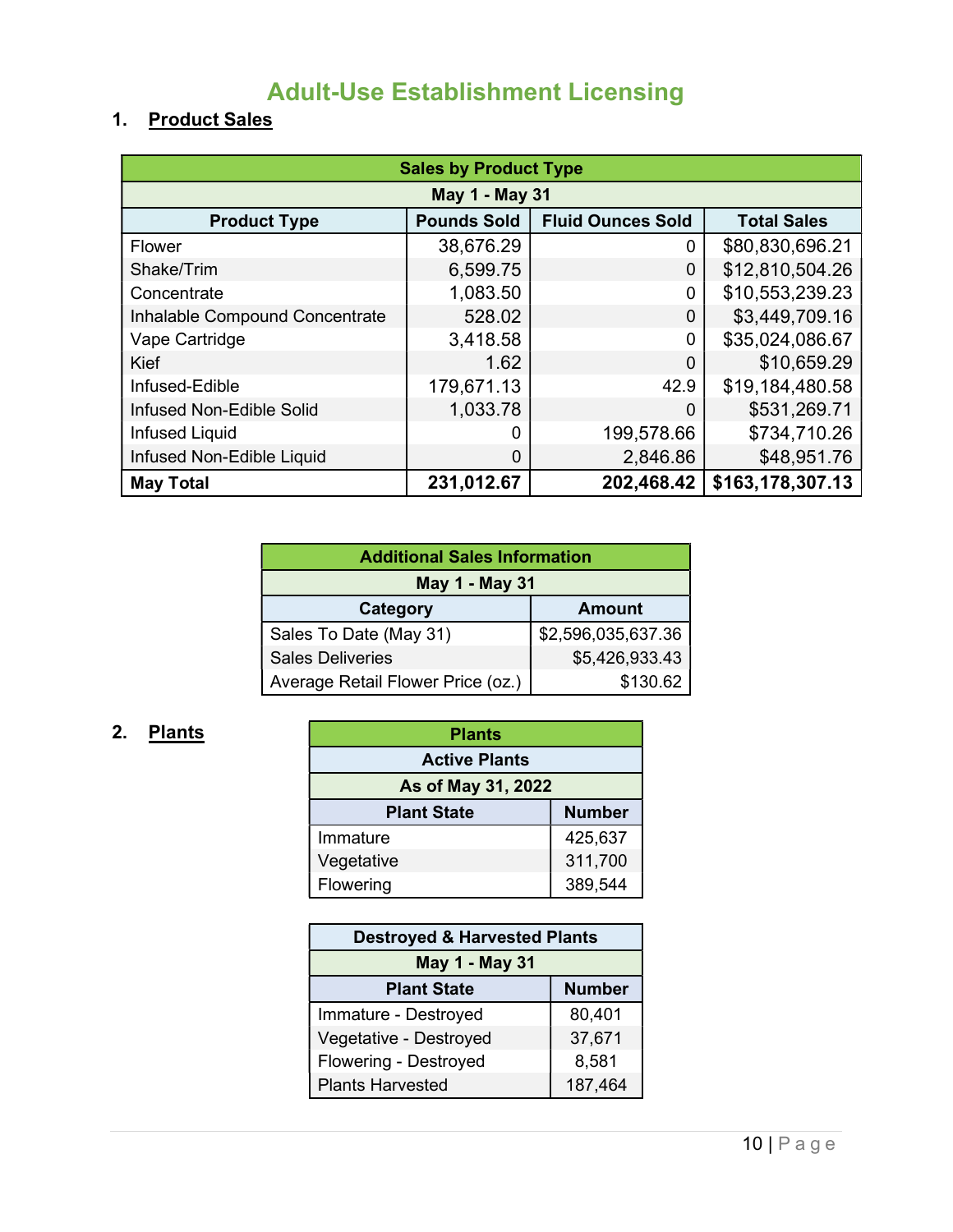#### 3. Packages and Inventory

| <b>Packages</b>                       |               |  |  |
|---------------------------------------|---------------|--|--|
| As of May 31, 2022                    |               |  |  |
| <b>Package State</b><br><b>Number</b> |               |  |  |
| Active                                | 1,186,588     |  |  |
| On Hold<br>2,471                      |               |  |  |
| In Transit<br>29,486                  |               |  |  |
| May 1 - May 31                        |               |  |  |
| <b>Package State</b>                  | <b>Number</b> |  |  |
| Finished                              | 41,919        |  |  |

| <b>Inventory</b>                         |              |  |  |  |
|------------------------------------------|--------------|--|--|--|
| As of May 31, 2022                       |              |  |  |  |
| Amount (lbs.)<br><b>Category</b>         |              |  |  |  |
| Flower at Growers (Test Passed)          | 75,721.88    |  |  |  |
| <b>Flower at Retailers</b>               | 60,214.92    |  |  |  |
| <b>Flower at Processors</b>              | 101,633.32   |  |  |  |
| <b>Fresh Frozen Flower at Processors</b> | 109,799.99   |  |  |  |
| <b>Concentrates at Processors</b>        | 29,064.01    |  |  |  |
| <b>Infused Solids at Processors</b>      | 401,216.11   |  |  |  |
| Infused Liquids at Processors (Fl. Oz.)  | 1,367,180.04 |  |  |  |

#### 4. Transfers

| <b>Shipped Products</b>           |                       |                             |  |
|-----------------------------------|-----------------------|-----------------------------|--|
| May 1 - May 31                    |                       |                             |  |
| <b>License Type</b>               | <b>Shipped Pounds</b> | <b>Fluid Ounces Shipped</b> |  |
| Class A Marijuana Grower          | 1,501.64              |                             |  |
| Class B Marijuana Grower          | 3,948.89              |                             |  |
| Class C Marijuana Grower          | 124,420.62            | 1.86                        |  |
| <b>Excess Grower</b>              | 9,272.13              |                             |  |
| <b>Microbusiness</b>              | 1.92                  |                             |  |
| Processor                         | 258,987.06            | 344,692.17                  |  |
| Retailer                          | 8,669.65              | 21,171.64                   |  |
| <b>Safety Compliance Facility</b> | 8.49                  |                             |  |
| Secure Transporter                | 334,082.25            | 332,462.78                  |  |

| <b>Transfers</b>                      |  |  |  |
|---------------------------------------|--|--|--|
| May 1 - May 31                        |  |  |  |
| <b>Number</b><br><b>Transfer Type</b> |  |  |  |
| Completed<br>21,762                   |  |  |  |
| Voided<br>348                         |  |  |  |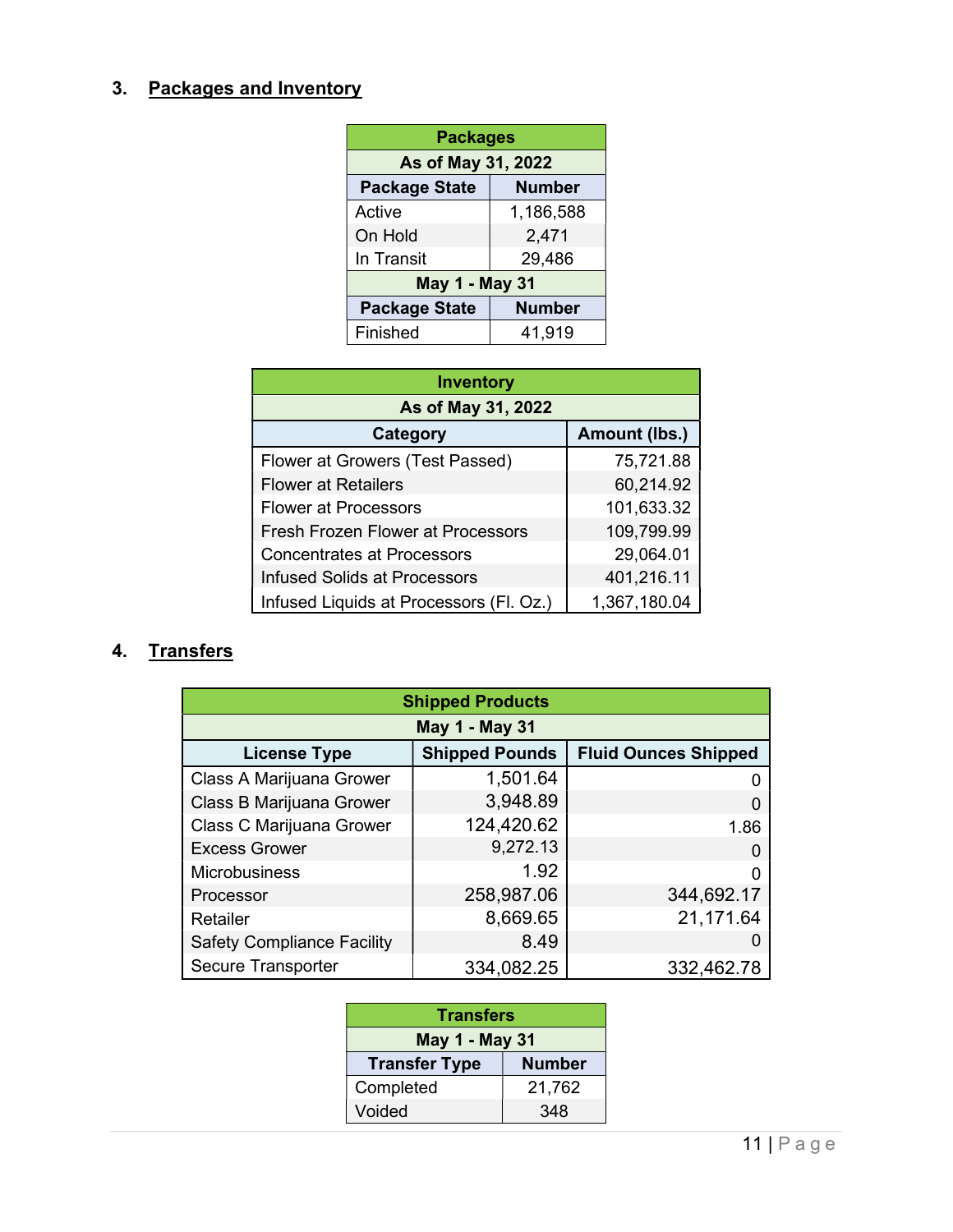## 5. Initial Applications

|                                             | <b>Initial Applications</b>            |                                  |                                  |  |
|---------------------------------------------|----------------------------------------|----------------------------------|----------------------------------|--|
|                                             | <b>May 1 - May 31</b>                  |                                  |                                  |  |
|                                             | <b>Applications</b><br><b>Received</b> | <b>Licenses</b><br><b>Issued</b> | <b>Licenses</b><br><b>Denied</b> |  |
| Prequalification                            | 91                                     | 79                               | $\overline{0}$                   |  |
| Class A Marijuana Grower                    | $\overline{0}$                         | $\overline{2}$                   | $\overline{0}$                   |  |
| Class B Marijuana Grower                    | $\overline{7}$                         | 3                                | $\overline{0}$                   |  |
| Class C Marijuana Grower                    | 67                                     | 30                               | $\mathbf 0$                      |  |
| <b>Excess Grower</b>                        | 24                                     | 6                                | 0                                |  |
| Processor                                   | 8                                      | $\overline{7}$                   | $\overline{0}$                   |  |
| Retailer                                    | 29                                     | 15                               | 0                                |  |
| <b>Class A Microbusiness</b>                | $\overline{0}$                         | $\overline{0}$                   | $\mathbf 0$                      |  |
| Microbusiness                               | 1                                      | 1                                | 0                                |  |
| Secure Transporter                          | $\overline{0}$                         | 1                                | $\mathbf 0$                      |  |
| <b>Safety Compliance Facility</b>           | 3                                      | 0                                | 0                                |  |
| <b>Designated Consumption Facility</b>      | $\overline{0}$                         | $\overline{0}$                   | $\overline{0}$                   |  |
| <b>Educational Research License</b>         | 0                                      | $\overline{0}$                   | 0                                |  |
| Marihuana Event Organizer                   | $\overline{2}$                         | $\overline{2}$                   | $\overline{0}$                   |  |
| <b>Temporary Marijuana Event</b>            | $\overline{7}$                         | 0                                | 0                                |  |
| Social Equity Class A Marijuana Grower      | 1                                      | $\overline{0}$                   | $\overline{0}$                   |  |
| Social Equity Class B Marijuana Grower      | 1                                      | $\overline{2}$                   | $\mathbf 0$                      |  |
| Social Equity Class C Marijuana Grower      | 11                                     | $\mathbf 1$                      | $\mathbf 0$                      |  |
| <b>Social Equity Excess Grower</b>          | $\overline{0}$                         | 0                                | $\mathbf 0$                      |  |
| <b>Social Equity Processor</b>              | 3                                      | $\mathbf 1$                      | $\mathbf 0$                      |  |
| <b>Social Equity Retailer</b>               | 1                                      | $\overline{0}$                   | $\overline{0}$                   |  |
| Social Equity Class A Microbusiness         | 0                                      | $\overline{0}$                   | $\overline{0}$                   |  |
| <b>Social Equity Microbusiness</b>          | 1                                      | 0                                | $\overline{0}$                   |  |
| Social Equity Secure Transporter            | $\overline{0}$                         | $\mathbf 0$                      | $\overline{0}$                   |  |
| Social Equity Safety Compliance Facility    | 0                                      | 0                                | $\overline{0}$                   |  |
| <b>Social Equity Designated Consumption</b> | 0                                      | 0                                | $\overline{0}$                   |  |
| Social Equity Marihuana Event Organizer     | $\overline{0}$                         | $\overline{2}$                   | $\mathbf 0$                      |  |
| Social Equity Marijuana Temporary Event     | $\overline{0}$                         | $\overline{0}$                   | $\mathbf 0$                      |  |
| <b>May Total</b>                            | 257                                    | 152                              | $\mathbf 0$                      |  |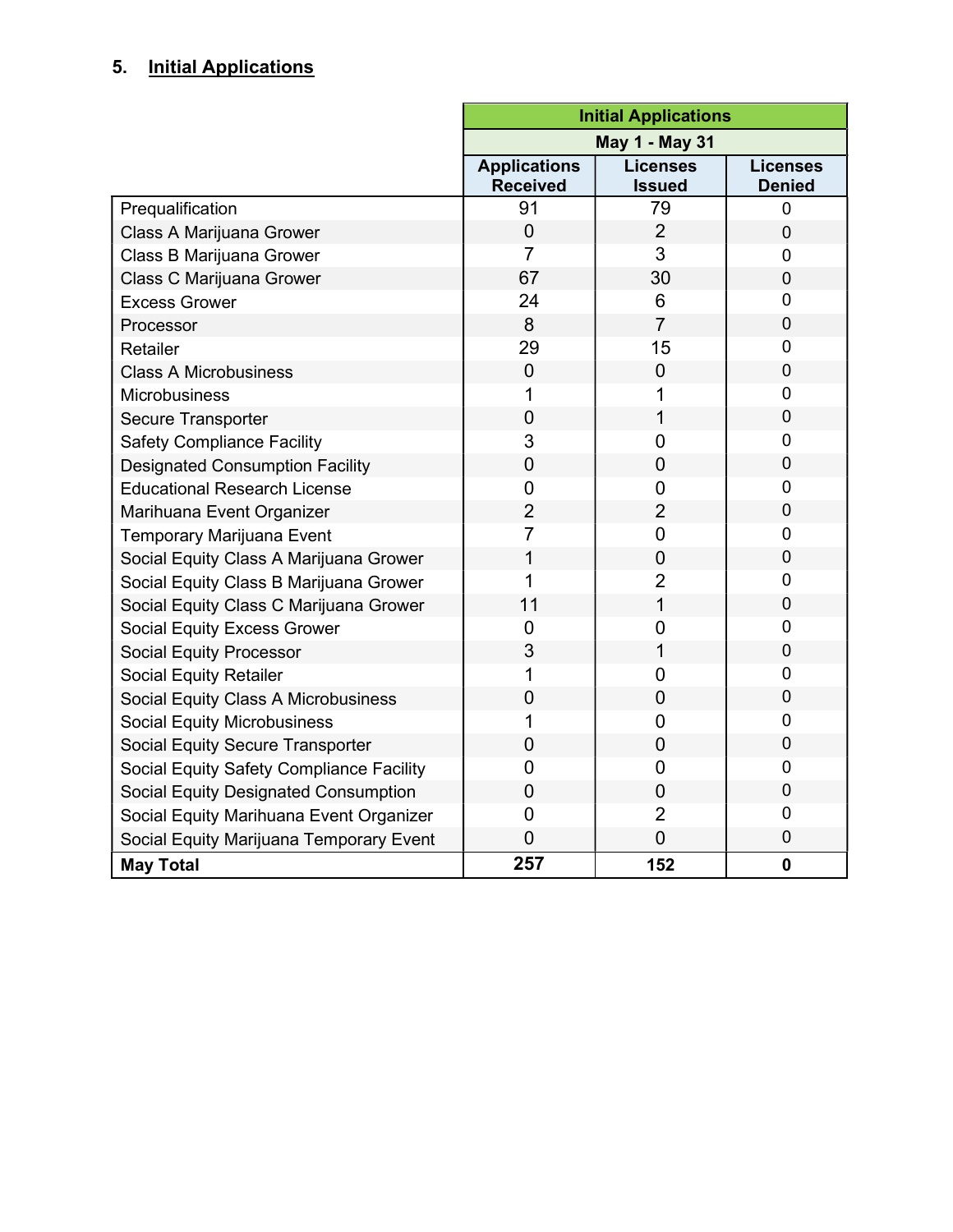## 6. Renewal Applications

|                                             | <b>Renewal Applications</b>            |                                  |                                  |
|---------------------------------------------|----------------------------------------|----------------------------------|----------------------------------|
|                                             | <b>May 1 - May 31</b>                  |                                  |                                  |
|                                             | <b>Applications</b><br><b>Received</b> | <b>Licenses</b><br><b>Issued</b> | <b>Licenses</b><br><b>Denied</b> |
| Class A Marijuana Grower                    | 0                                      | 0                                | 0                                |
| Class B Marijuana Grower                    | 3                                      | 3                                | $\overline{0}$                   |
| Class C Marijuana Grower                    | 26                                     | 35                               | 0                                |
| <b>Excess Grower</b>                        | 11                                     | 17                               | $\overline{0}$                   |
| Processor                                   | 6                                      | 3                                | $\overline{0}$                   |
| Retailer                                    | 28                                     | 24                               | $\overline{0}$                   |
| <b>Class A Microbusiness</b>                | 0                                      | 0                                | 0                                |
| <b>Microbusiness</b>                        | 1                                      | $\overline{0}$                   | $\overline{0}$                   |
| Secure Transporter                          | 1                                      | 0                                | 0                                |
| <b>Safety Compliance Facility</b>           | 1                                      | 1                                | $\overline{0}$                   |
| <b>Designated Consumption Establishment</b> | $\overline{0}$                         | $\overline{0}$                   | $\overline{0}$                   |
| <b>Educational Research License</b>         | 0                                      | 0                                | 0                                |
| Marihuana Event Organizer                   | 1                                      |                                  | $\overline{0}$                   |
| Social Equity Class A Marijuana Grower      | $\overline{0}$                         | 0                                | $\overline{0}$                   |
| Social Equity Class B Marijuana Grower      | 0                                      | 0                                | 0                                |
| Social Equity Class C Marijuana Grower      | 1                                      | 1                                | $\overline{0}$                   |
| <b>Social Equity Excess Grower</b>          | 0                                      | 0                                | 0                                |
| <b>Social Equity Processor</b>              | 0                                      | 0                                | 0                                |
| <b>Social Equity Retailer</b>               | 0                                      | 0                                | 0                                |
| Social Equity Class A Microbusiness         | 0                                      | 0                                | 0                                |
| <b>Social Equity Microbusiness</b>          | $\overline{0}$                         | 0                                | 0                                |
| Social Equity Secure Transporter            | 0                                      | 0                                | 0                                |
| Social Equity Safety Compliance Facility    | 0                                      | 0                                | 0                                |
| Social Equity Designated Consumption        | $\overline{0}$                         | $\overline{0}$                   | $\mathbf 0$                      |
| Social Equity Marihuana Event Organizer     | 0                                      | 0                                | 0                                |
| <b>May Total</b>                            | 79                                     | 85                               | $\mathbf 0$                      |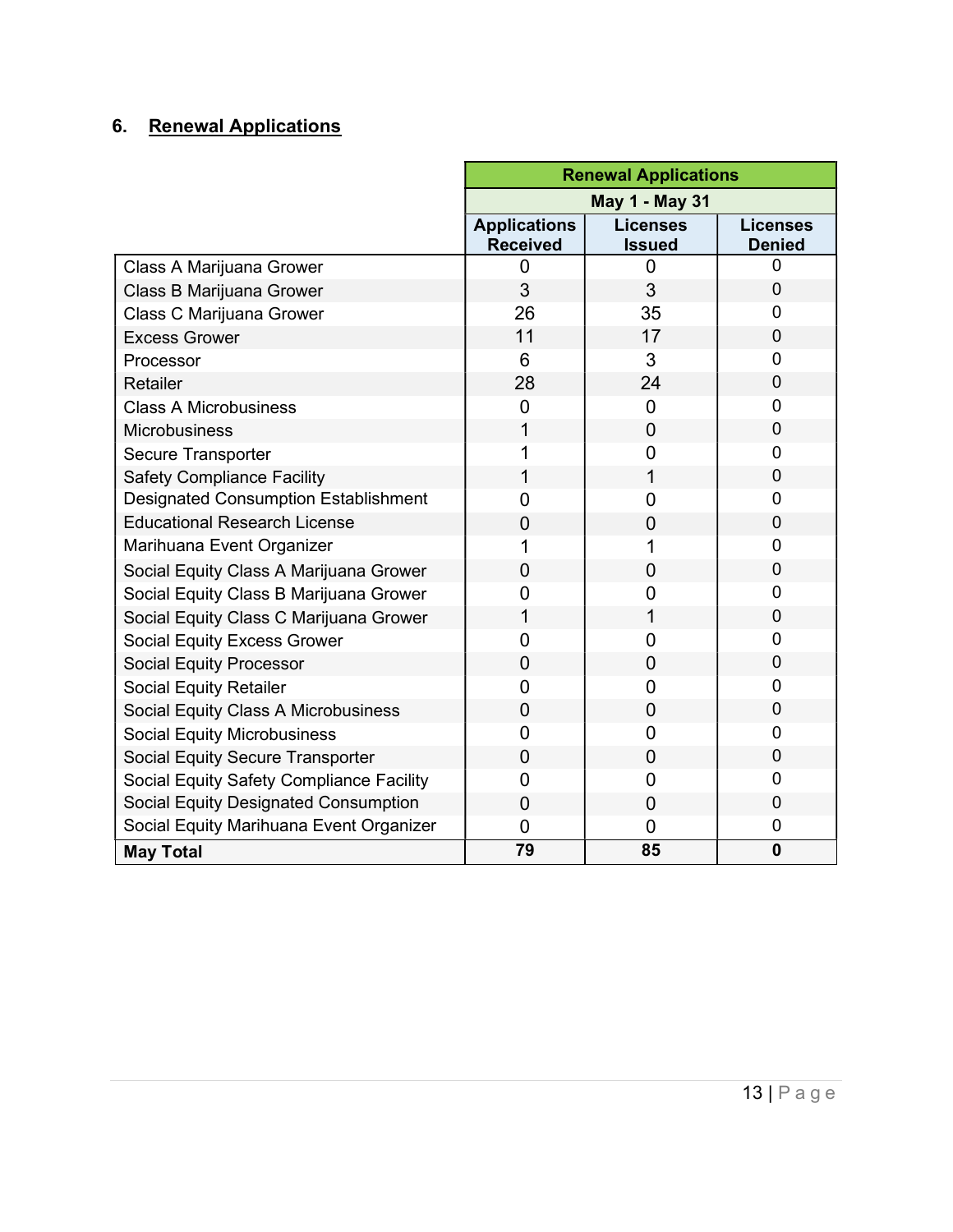#### 7. Active Licenses

|                                             | <b>Active Licenses</b> |
|---------------------------------------------|------------------------|
|                                             | As of May 31, 2022     |
| Class A Marijuana Grower                    |                        |
| Class B Marijuana Grower                    | 78                     |
| Class C Marijuana Grower                    | 549                    |
| <b>Excess Grower</b>                        | 86                     |
| Processor                                   | 149                    |
| Retailer                                    | 511                    |
| <b>Class A Microbusiness</b>                | n                      |
| Microbusiness                               | 11                     |
| Secure Transporter                          | 23                     |
| <b>Safety Compliance Facility</b>           | 18                     |
| <b>Designated Consumption Establishment</b> | $\mathcal{P}$          |
| <b>Educational Research License</b>         | ∩                      |
| Marijuana Event Organizer                   | 36                     |
| Temporary Marijuana Event                   | 0                      |
| <b>May Total</b>                            | 1470                   |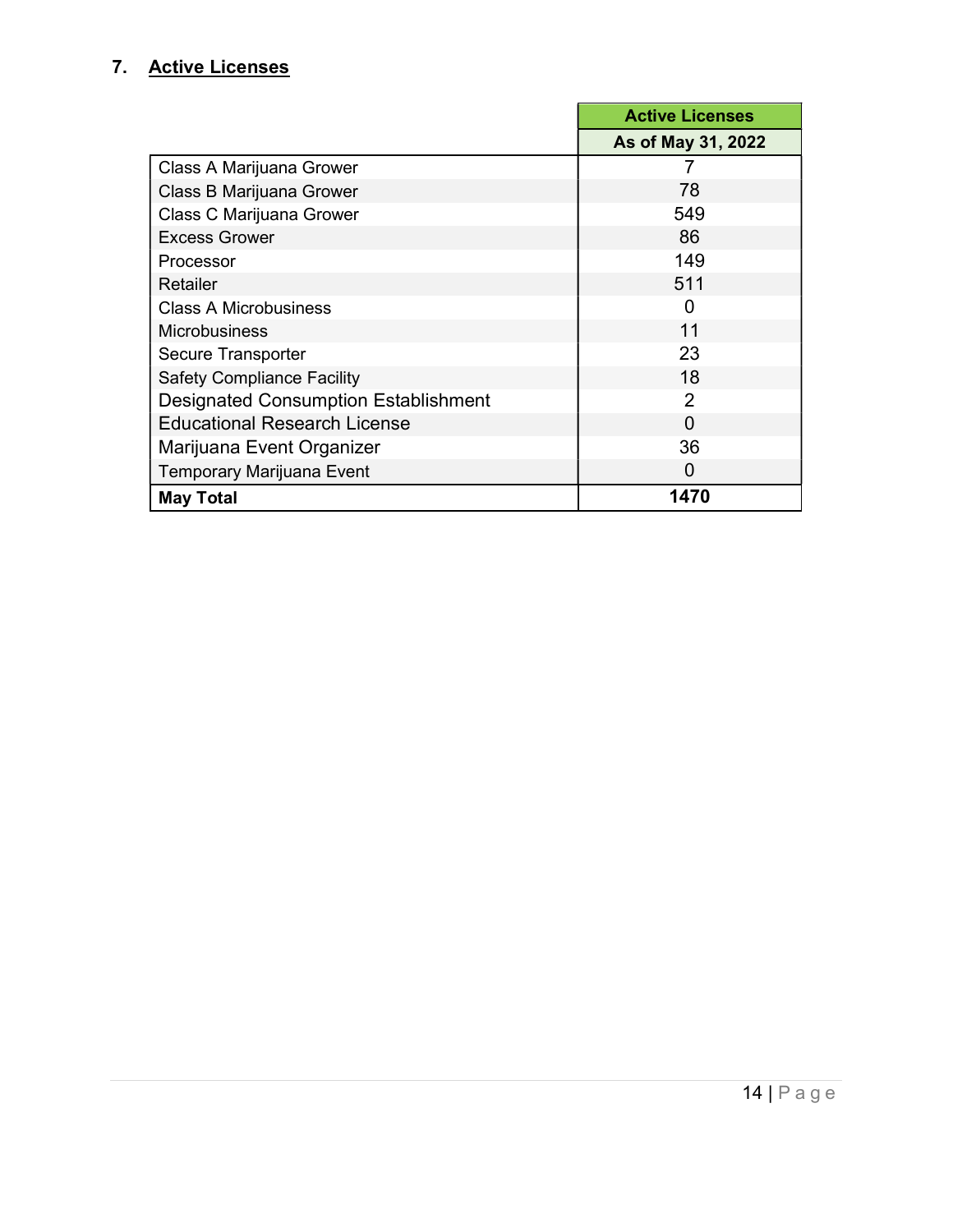## 8. Application Processing Time

| <b>Application Processing Days (Calendar Days)</b> |                                       |                                       |  |
|----------------------------------------------------|---------------------------------------|---------------------------------------|--|
| <b>May 1 - May 31</b>                              |                                       |                                       |  |
| <b>License Type</b>                                | <b>Initial</b><br><b>Applications</b> | <b>Renewal</b><br><b>Applications</b> |  |
| Prequalification                                   | 49.81                                 |                                       |  |
| Class A Marijuana Grower                           | 62.50                                 |                                       |  |
| Class B Marijuana Grower                           | 42.67                                 | 10.67                                 |  |
| Class C Marijuana Grower                           | 33.83                                 | 15.66                                 |  |
| <b>Excess Grower</b>                               | 21.00                                 | 10.47                                 |  |
| Processor                                          | 39.14                                 | 16.00                                 |  |
| Retailer                                           | 46.53                                 | 16.33                                 |  |
| <b>Class A Microbusiness</b>                       |                                       |                                       |  |
| <b>Microbusiness</b>                               | 38.00                                 |                                       |  |
| Secure Transporter                                 | 36.00                                 |                                       |  |
| <b>Safety Compliance Facility</b>                  |                                       | 14.00                                 |  |
| Designated Consumption Establishment               |                                       |                                       |  |
| <b>Educational Research License</b>                |                                       |                                       |  |
| Marijuana Event Organizer                          | 8.50                                  | 8.00                                  |  |
| Temporary Marijuana Event                          |                                       |                                       |  |
| Social Equity Class A Marijuana Grower             |                                       |                                       |  |
| Social Equity Class B Marijuana Grower             | 45.50                                 |                                       |  |
| Social Equity Class C Marijuana Grower             | 28.00                                 | 16.00                                 |  |
| Social Equity Excess Grower                        |                                       |                                       |  |
| Social Equity Processor                            | 15.00                                 |                                       |  |
| Social Equity Retailer                             |                                       |                                       |  |
| Social Equity Class A Microbusiness                |                                       |                                       |  |
| <b>Social Equity Microbusiness</b>                 |                                       |                                       |  |
| Social Equity Secure Transporter                   |                                       |                                       |  |
| Social Equity Safety Compliance Facility           |                                       |                                       |  |
| Social Equity Designated Consumption Establishment |                                       |                                       |  |
| Social Equity Marijuana Event Organizer            | 8.50                                  |                                       |  |
| Social Equity Temporary Marijuana Event            |                                       |                                       |  |
| <b>May Step 2 Average</b>                          | 35.73                                 | 14.54                                 |  |
| <b>May Total Average</b>                           | 33.93                                 |                                       |  |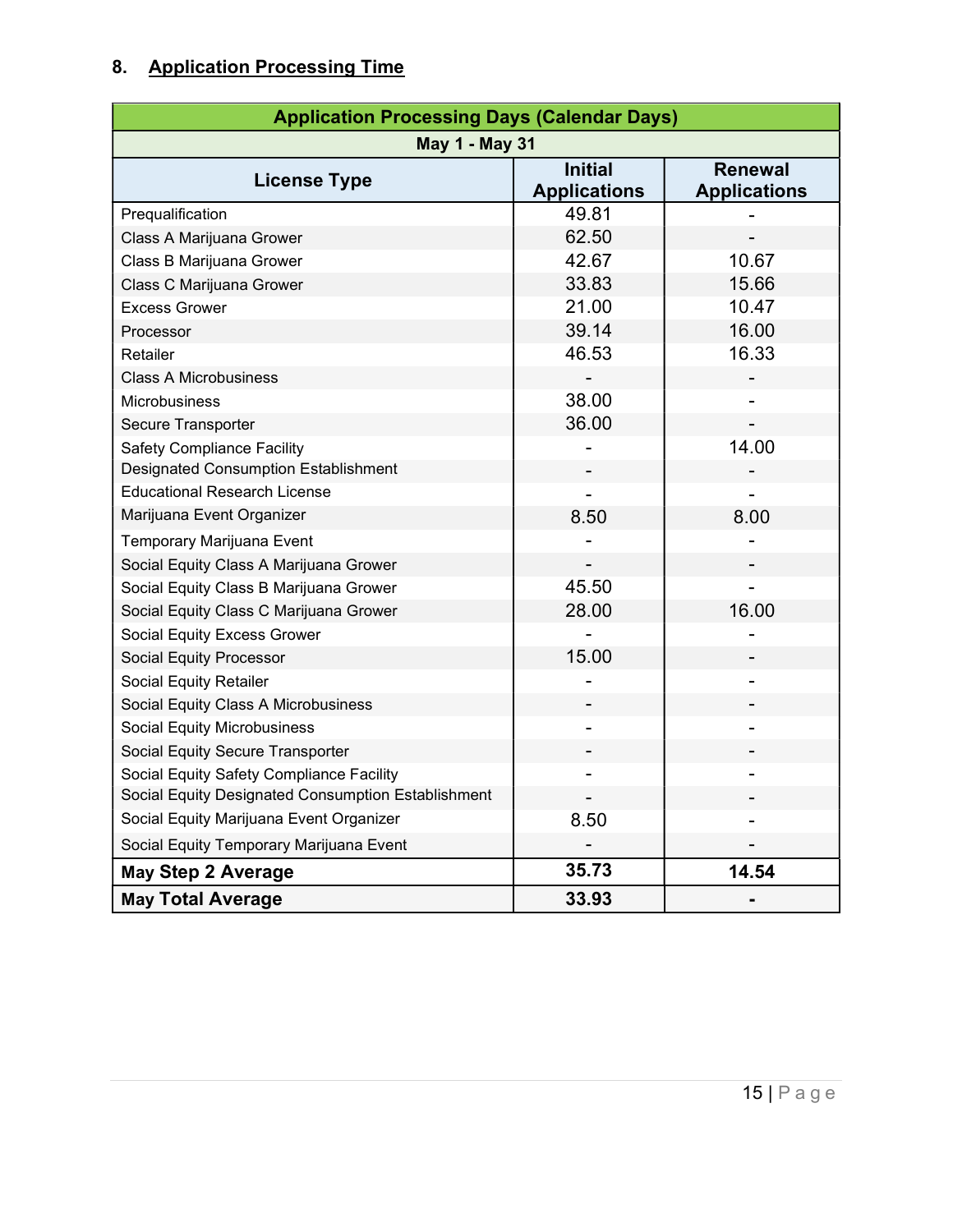#### 9. Actions Taken by the CRA

| <b>Disciplinary Actions Taken by the CRA</b> |         |                         |                    |  |
|----------------------------------------------|---------|-------------------------|--------------------|--|
| May 1 - May 31                               |         |                         |                    |  |
| <b>License Type</b>                          | Warning | <b>Formal Complaint</b> | <b>Final Order</b> |  |
| Class A Marijuana Grower                     |         |                         |                    |  |
| Class B Marijuana Grower                     |         |                         |                    |  |
| <b>Class C Marijuana Grower</b>              |         |                         |                    |  |
| <b>Excess Grower</b>                         |         |                         |                    |  |
| Processor                                    |         | 2                       |                    |  |
| <b>Retailer</b>                              |         |                         |                    |  |
| <b>Microbusiness</b>                         |         |                         |                    |  |
| <b>Secure Transporter</b>                    | 0       | $\mathcal{P}$           |                    |  |
| <b>Safety Compliance Facility</b>            |         |                         |                    |  |
| <b>Designated Consumption Establishment</b>  |         |                         |                    |  |
| Marijuana Event Organizer                    |         |                         |                    |  |
| <b>Temporary Marijuana Event</b>             |         |                         |                    |  |

#### 10. Applications not Processed within Established Time Requirements

| <b>Applications Not Timely Processed</b> |                |  |
|------------------------------------------|----------------|--|
| May 1 - May 31                           |                |  |
| <b>Initial</b>                           | <b>Renewal</b> |  |
|                                          |                |  |

#### 11. Complaints and Investigations

| <b>Complaints and Investigations</b>                       |               |  |  |  |
|------------------------------------------------------------|---------------|--|--|--|
| May 1 - May 31                                             |               |  |  |  |
| <b>Enforcement &amp; Legal Data</b>                        | <b>Amount</b> |  |  |  |
| <b>Number of Complaints Received</b>                       | 202           |  |  |  |
| Number of Investigations Opened                            | 164           |  |  |  |
| <b>Number of Investigations Closed</b>                     | 194           |  |  |  |
| Average Time to Complete an Investigation* (Calendar Days) | 31            |  |  |  |
| Number of Enforcement Actions Taken*                       | 44            |  |  |  |
| * Includes both MMFL and AU data                           |               |  |  |  |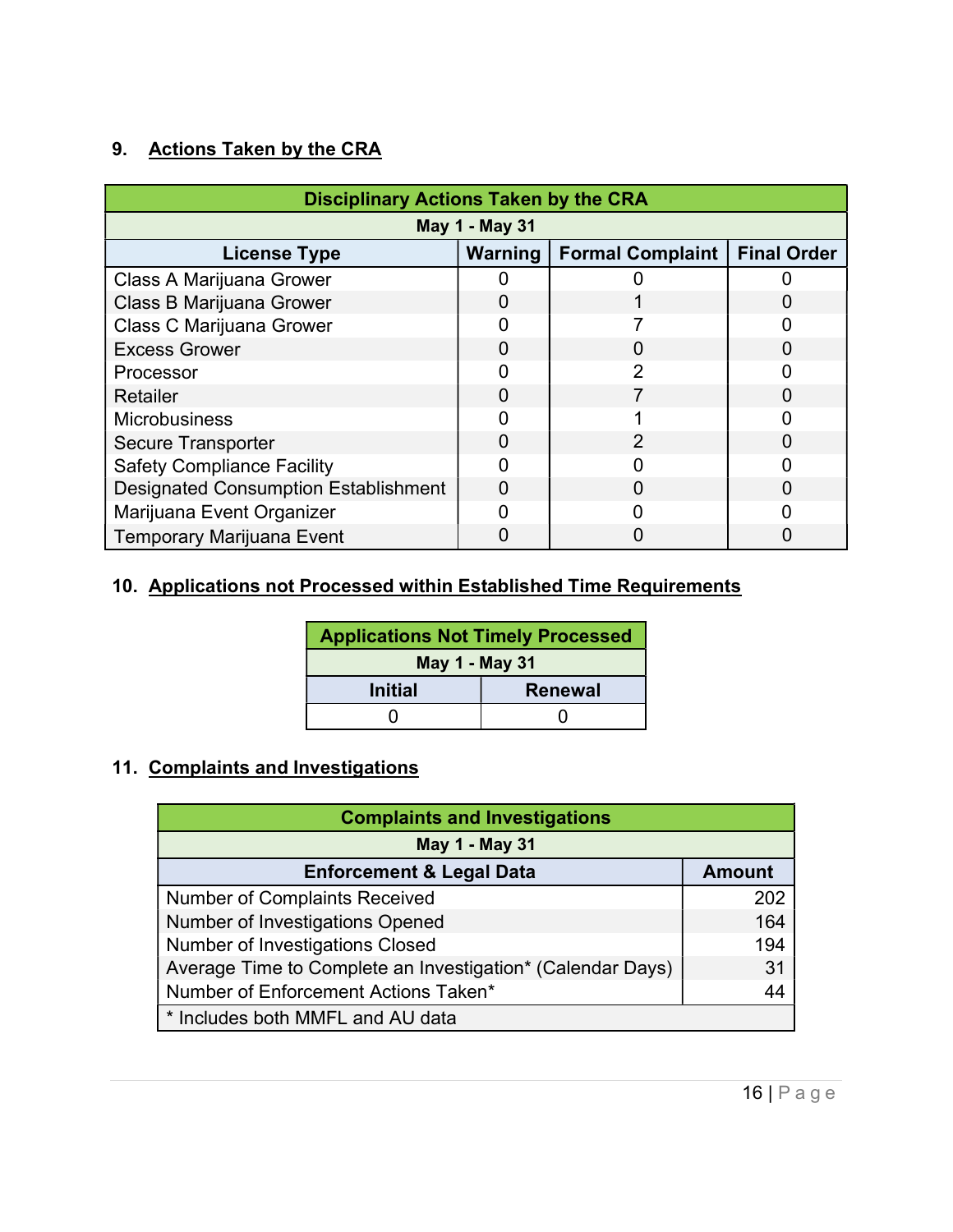#### 12. Number of Administrative Hearing Adjudications

Number of administrative hearing adjudications pertaining to each regulated activity. Provided are all final orders for denials.

Approximate Amounts: 0

Number of administrative hearings pertaining to each regulated activity.

"Regulated activity" means the particular activities, entities, facilities, and industries regulated by the agencies. Provided are all the hearings that have been involved with the CRA, e.g., denials, lawsuits, etc.

Approximate Amounts:

Denials: 0 Litigation: 0 Circuit Court Appeals: 0

#### 13. Revenue and Expenses

|     | <b>Application Fees</b> |                                                 |              |  |
|-----|-------------------------|-------------------------------------------------|--------------|--|
|     |                         | May 1 - May 31                                  |              |  |
|     | <b>Prequalification</b> | <b>Social Equity</b><br><b>Prequalification</b> | <b>Total</b> |  |
| May | \$237,000               | \$19,500                                        | \$256,500    |  |

|     | <b>Regulatory Assessment Fees</b>                              |                                                    |                                              |                                                                 |                                                               |                                                                        |                                                               |                                                                                         |
|-----|----------------------------------------------------------------|----------------------------------------------------|----------------------------------------------|-----------------------------------------------------------------|---------------------------------------------------------------|------------------------------------------------------------------------|---------------------------------------------------------------|-----------------------------------------------------------------------------------------|
|     |                                                                |                                                    |                                              |                                                                 | May 1 - May 31                                                |                                                                        |                                                               |                                                                                         |
|     | <b>Class A</b><br>Marijuana<br><b>Grower</b>                   | <b>Class B</b><br>Marijuana<br>Grower              | Class C<br>Marijuana<br><b>Grower</b>        | <b>Designated</b><br><b>Consumption</b><br><b>Establishment</b> | Marijuana<br>Event<br>Organizer                               | <b>Excess</b><br>Grower                                                | <b>Microbusiness</b>                                          | <b>Processor</b>                                                                        |
| May | \$0                                                            | \$14,000                                           | \$851,572                                    | $-$1,000$                                                       | \$2,000                                                       | \$182,599                                                              | \$8,300                                                       | \$231,978                                                                               |
|     | <b>Retailer</b>                                                | Safety<br>Compliance<br><b>Facility</b>            | <b>Secure</b><br><b>Transporter</b>          | Temporary<br>Marijuana<br>Event                                 | <b>Social Equity</b><br>Class A<br>Marijuana<br><b>Grower</b> | <b>Social Equity</b><br><b>Class B</b><br>Marijuana<br><b>Grower</b>   | <b>Social Equity</b><br>Class C<br>Marijuana<br><b>Grower</b> | <b>Social Equity</b><br><b>Designated</b><br><b>Consumption</b><br><b>Establishment</b> |
| May | \$187,970                                                      | \$0                                                | \$187,970                                    | \$0                                                             | \$0                                                           | \$7,896                                                                | \$19,414                                                      | \$0                                                                                     |
|     | <b>Social Equity</b><br><b>Marijuana</b><br>Event<br>Organizer | <b>Social</b><br>Equity<br><b>Excess</b><br>Grower | <b>Social Equity</b><br><b>Microbusiness</b> | <b>Social Equity</b><br><b>Processor</b>                        | <b>Social Equity</b><br><b>Retailer</b>                       | <b>Social Equity</b><br><b>Safety</b><br>Compliance<br><b>Facility</b> | <b>Social Equity</b><br><b>Secure</b><br><b>Transporter</b>   | <b>Social Equity</b><br>Temporary<br>Marijuana Event                                    |
| May | \$2,800                                                        | \$0                                                | \$0                                          | \$0                                                             | $-$15,000$                                                    | \$0                                                                    | \$0                                                           | \$0                                                                                     |
|     | <b>Total Regulatory Assessment Fees</b>                        |                                                    |                                              |                                                                 |                                                               |                                                                        |                                                               |                                                                                         |
| May | \$1,680,499                                                    |                                                    |                                              |                                                                 |                                                               |                                                                        |                                                               |                                                                                         |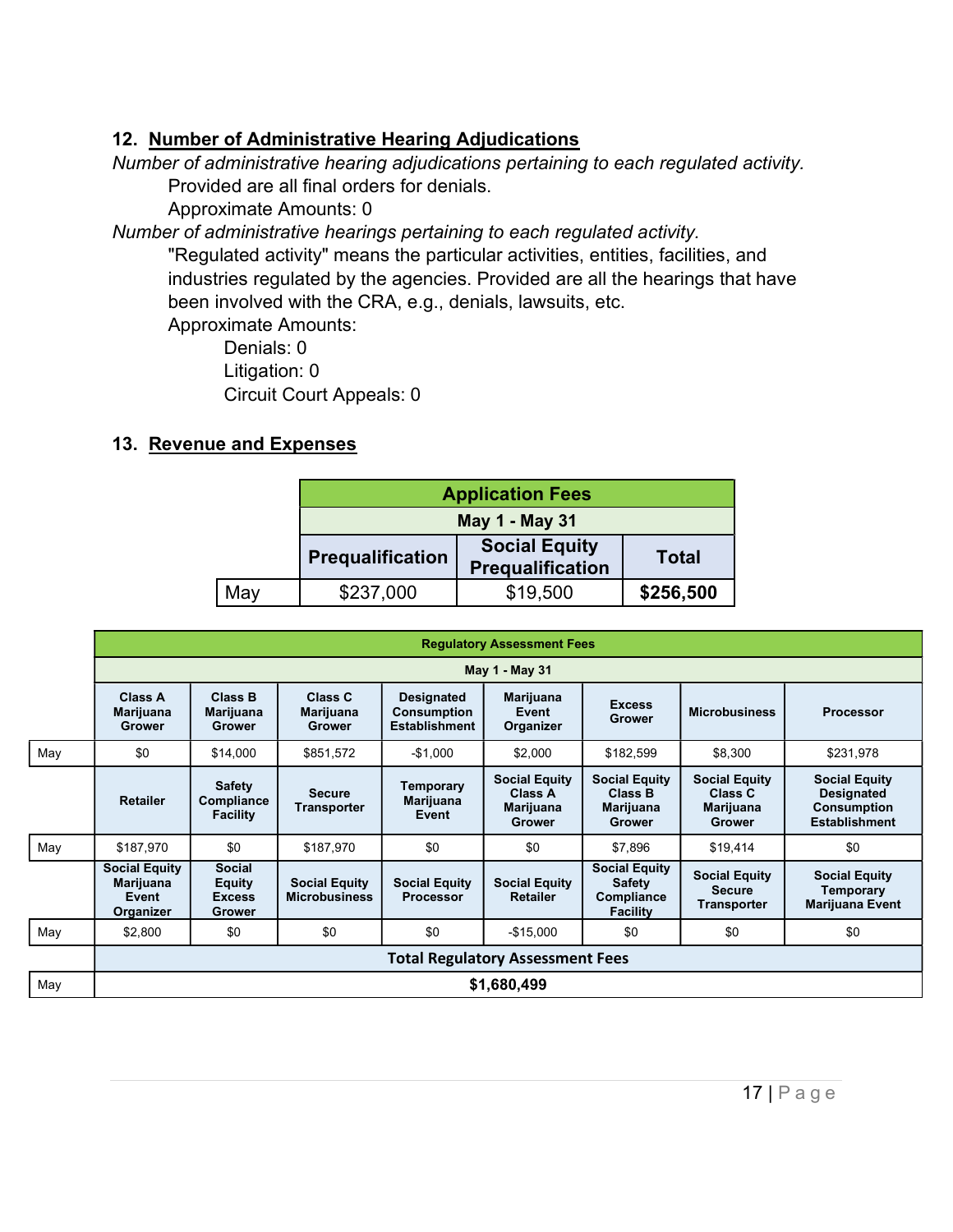|     |                                                         |                                                                  |                                              |                                                          | <b>Renewal Fees</b>                                                  |                                                                        |                                                               |                                                                                         |
|-----|---------------------------------------------------------|------------------------------------------------------------------|----------------------------------------------|----------------------------------------------------------|----------------------------------------------------------------------|------------------------------------------------------------------------|---------------------------------------------------------------|-----------------------------------------------------------------------------------------|
|     |                                                         |                                                                  |                                              |                                                          | May 1 - May 31                                                       |                                                                        |                                                               |                                                                                         |
|     | Class A<br><b>Marijuana</b><br>Grower                   | Class B<br><b>Marijuana</b><br><b>Grower</b>                     | Class C<br>Marijuana<br><b>Grower</b>        | <b>Designated</b><br><b>Consumption</b><br>Establishment | <b>Marijuana</b><br>Event<br>Organizer                               | <b>Excess</b><br><b>Grower</b>                                         | <b>Microbusiness</b>                                          | <b>Processor</b>                                                                        |
| May | \$0                                                     | \$12,000                                                         | \$630,000                                    | \$0                                                      | \$1,000                                                              | \$630,000                                                              | \$300                                                         | \$150,000                                                                               |
|     | <b>Retailer</b>                                         | <b>Safety</b><br>Compliance<br><b>Facility</b>                   | <b>Secure</b><br>Transporter                 | <b>Temporary</b><br>Marijuana<br>Event                   | <b>Social Equity</b><br>Class A<br><b>Marijuana</b><br><b>Grower</b> | <b>Social Equity</b><br>Class B<br>Marijuana<br><b>Grower</b>          | <b>Social Equity</b><br>Class C<br>Marijuana<br><b>Grower</b> | <b>Social Equity</b><br><b>Designated</b><br><b>Consumption</b><br><b>Establishment</b> |
| May | \$380,000                                               | \$0                                                              | \$30,000                                     | \$0                                                      | \$0                                                                  | \$0                                                                    | \$12,000                                                      | \$0                                                                                     |
|     | <b>Social Equity</b><br>Marijuana<br>Event<br>Organizer | <b>Social</b><br><b>Equity</b><br><b>Excess</b><br><b>Grower</b> | <b>Social Equity</b><br><b>Microbusiness</b> | <b>Social Equity</b><br><b>Processor</b>                 | <b>Social Equity</b><br><b>Retailer</b>                              | <b>Social Equity</b><br><b>Safety</b><br>Compliance<br><b>Facility</b> | <b>Social Equity</b><br><b>Secure</b><br><b>Transporter</b>   | <b>Social Equity</b><br>Temporary<br>Marijuana Event                                    |
| May | \$0                                                     | \$0                                                              | \$0                                          | \$0                                                      | \$0                                                                  | \$0                                                                    | \$0                                                           | \$0                                                                                     |
|     | <b>Total Renewal Fees</b>                               |                                                                  |                                              |                                                          |                                                                      |                                                                        |                                                               |                                                                                         |
| May | \$1,845,300                                             |                                                                  |                                              |                                                          |                                                                      |                                                                        |                                                               |                                                                                         |

|     | <b>Total Licensing Revenue Collected</b> |
|-----|------------------------------------------|
|     | May 1 - May 31                           |
|     | <b>Amount</b>                            |
| May | \$3,782,299                              |

|                                | <b>Expenses</b> |
|--------------------------------|-----------------|
|                                | May 1 - May 31  |
|                                | <b>Amount</b>   |
| <b>State Employee Wages</b>    | \$407,439.36    |
| <b>State Employee Benefits</b> | \$272,051.41    |
| <b>Materials and Equipment</b> | \$1,086,897.05  |
| <b>May Total</b>               | \$1,766,387.82  |

## 14. Social Equity Applications

|     | <b>Social Equity Applications</b> |    |                                  |  |  |
|-----|-----------------------------------|----|----------------------------------|--|--|
|     | May 1 - May 31                    |    |                                  |  |  |
|     |                                   |    | Received   Eligible   Ineligible |  |  |
| May | 18                                | 20 |                                  |  |  |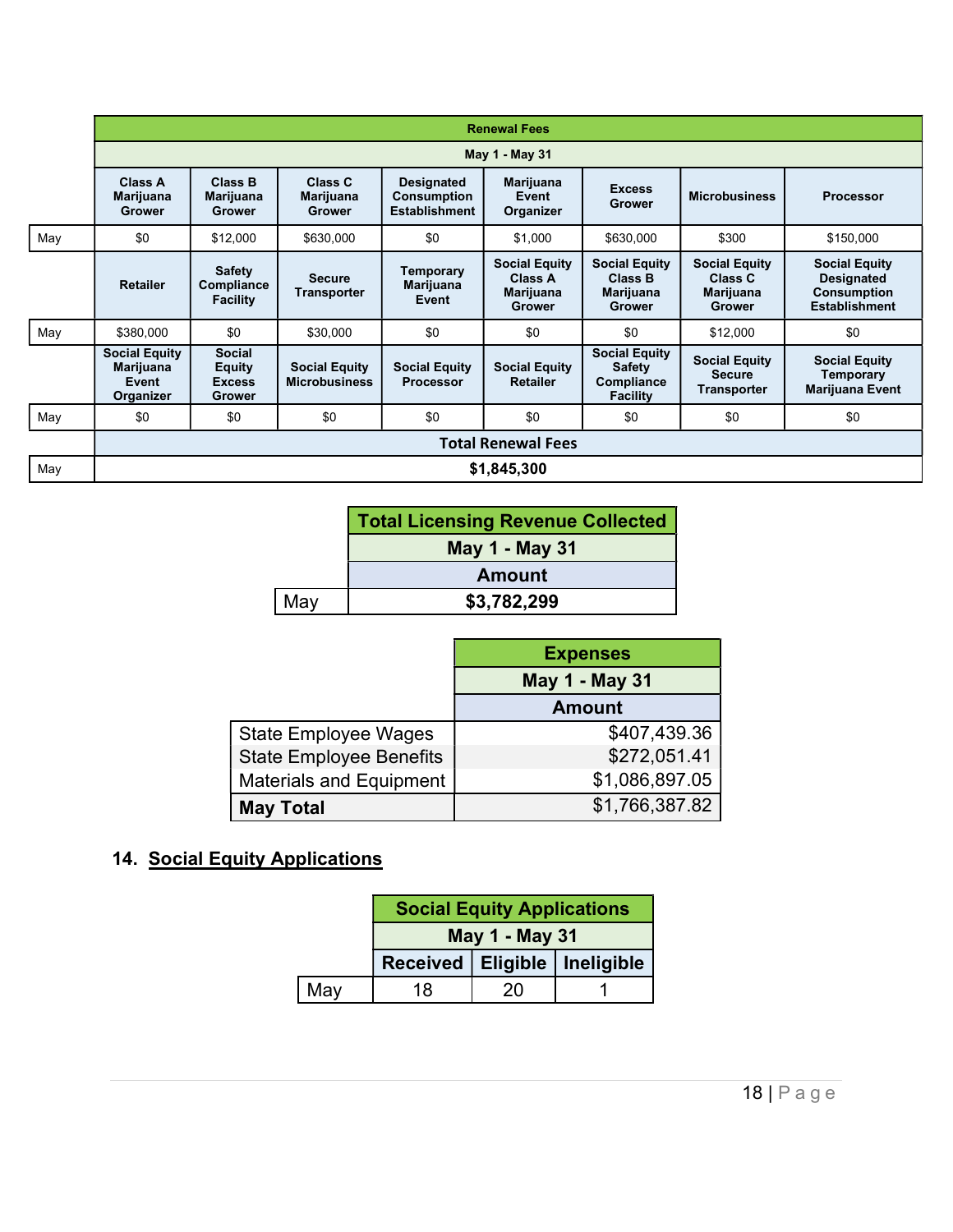#### 15. Social Equity Education & Outreach

|     | <b>Outreach Sessions</b> |
|-----|--------------------------|
|     | May 1 - May 31           |
|     | <b>Sessions Held</b>     |
| May |                          |

#### 16. Social Equity Application Assistance Provided

|     | <b>Application Assistance Provided</b> |
|-----|----------------------------------------|
|     | <b>May 1 - May 31</b>                  |
|     | <b>Number of Times</b>                 |
| May |                                        |

#### 17. Municipalities Opted In or Out of MRTMA

| <b>Municipalities</b> |                    |  |  |
|-----------------------|--------------------|--|--|
|                       | As of May 31, 2022 |  |  |
| <b>Opted In</b>       | <b>Opted Out</b>   |  |  |
| 121                   | 1385               |  |  |
|                       |                    |  |  |

18. Marihuana Retailers Approved for Home Delivery

| <b>Home Deliveries</b>     |
|----------------------------|
| As of May 31, 2022         |
| <b>Marihuana Retailers</b> |
| 258                        |

19. Total Number of Employees Under the MMFLA and MRTMA

Number of Employees As of May 31, 2022 24,487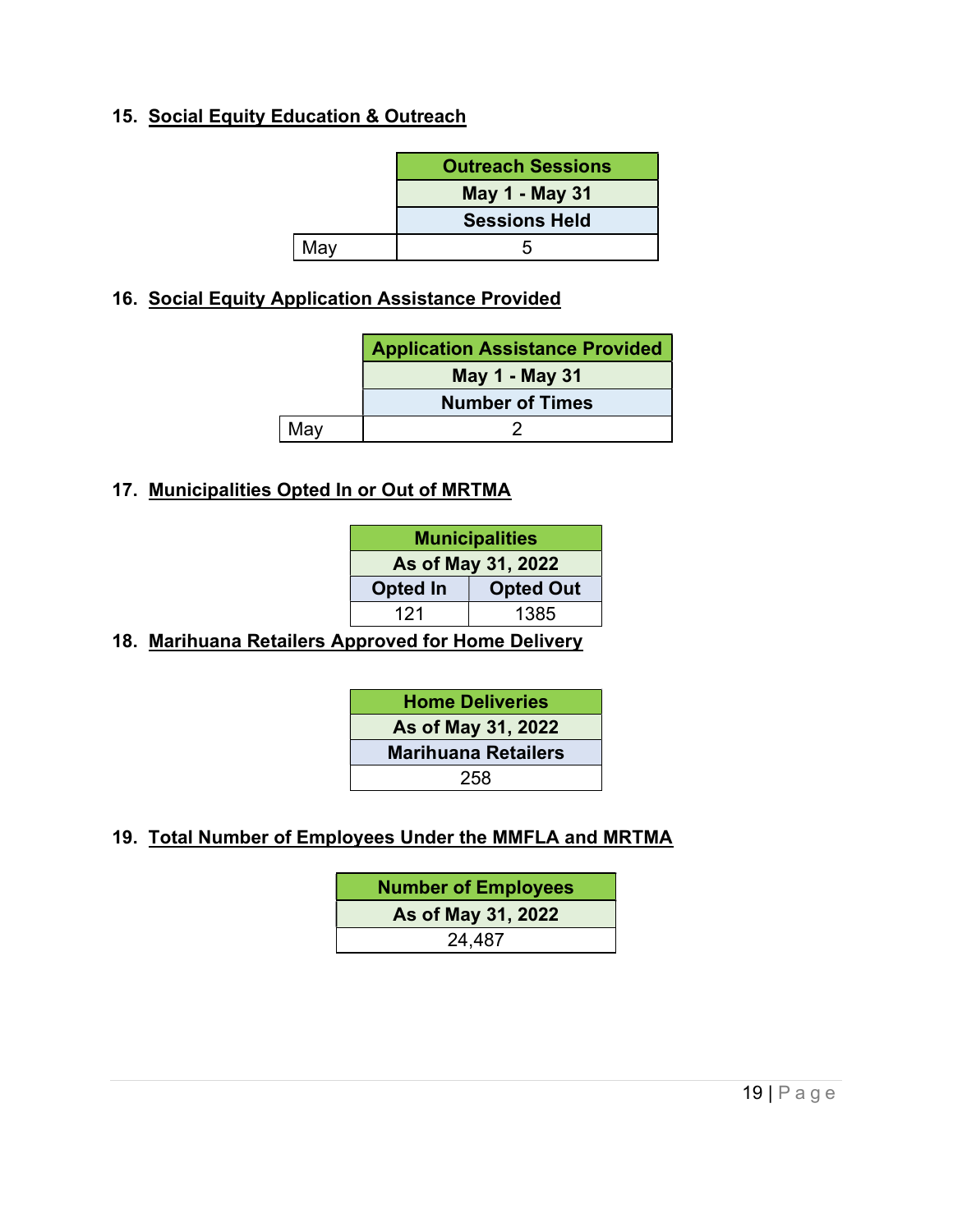## Medical Marijuana Registry Program

#### 1. Initial Applications

| <b>Initial Applications</b>        |              |  |  |  |
|------------------------------------|--------------|--|--|--|
| May 1 - May 31                     |              |  |  |  |
| Received   Issued<br><b>Denied</b> |              |  |  |  |
| 4,530                              | 4.092<br>427 |  |  |  |

#### 2. Renewal Applications

| <b>Renewal Applications</b> |  |               |  |
|-----------------------------|--|---------------|--|
| May 1 - May 31              |  |               |  |
| Received  <br><b>Issued</b> |  | <b>Denied</b> |  |
| 1,848<br>6,526<br>94        |  |               |  |

#### 3. Application Processing Time

| <b>Initial Applications (Calendar Days)</b>      |     |                |      |                   |      |
|--------------------------------------------------|-----|----------------|------|-------------------|------|
| May 1 - May 31                                   |     |                |      |                   |      |
| <b>Approvals</b>                                 |     | <b>Denials</b> |      |                   |      |
| <b>Combined</b><br><b>Online</b><br><b>Paper</b> |     | Paper          |      | Online   Combined |      |
| 3.84                                             | .02 | 1.36           | 4 07 | -17               | 3.36 |

| <b>Renewal Applications (Calendar Days)</b> |     |                |       |                   |      |
|---------------------------------------------|-----|----------------|-------|-------------------|------|
| May 1 - May 31                              |     |                |       |                   |      |
| <b>Approvals</b>                            |     | <b>Denials</b> |       |                   |      |
| <b>Online   Combined</b><br>Paper           |     | Paper          |       | Online   Combined |      |
| 3.92                                        | -02 | 1.35           | 4 1 2 | -42               | 3.10 |

#### 4. Number of Applications Filed for Registry Identification Cards

|     |                              | <b>Applications Filed for Registry Identification Cards</b> |                 |       |               |                    |       |
|-----|------------------------------|-------------------------------------------------------------|-----------------|-------|---------------|--------------------|-------|
|     | <b>May 1 - May 31</b>        |                                                             |                 |       |               |                    |       |
|     | <b>Original Applications</b> |                                                             | <b>Renewals</b> |       |               | <b>Grand Total</b> |       |
|     | Paper                        | <b>Online</b>                                               | <b>Total</b>    | Paper | <b>Online</b> | <b>Total</b>       |       |
| May | 1,435                        | 2,657                                                       | 4,092           | 630   | 1,218         | 1,848              | 5,940 |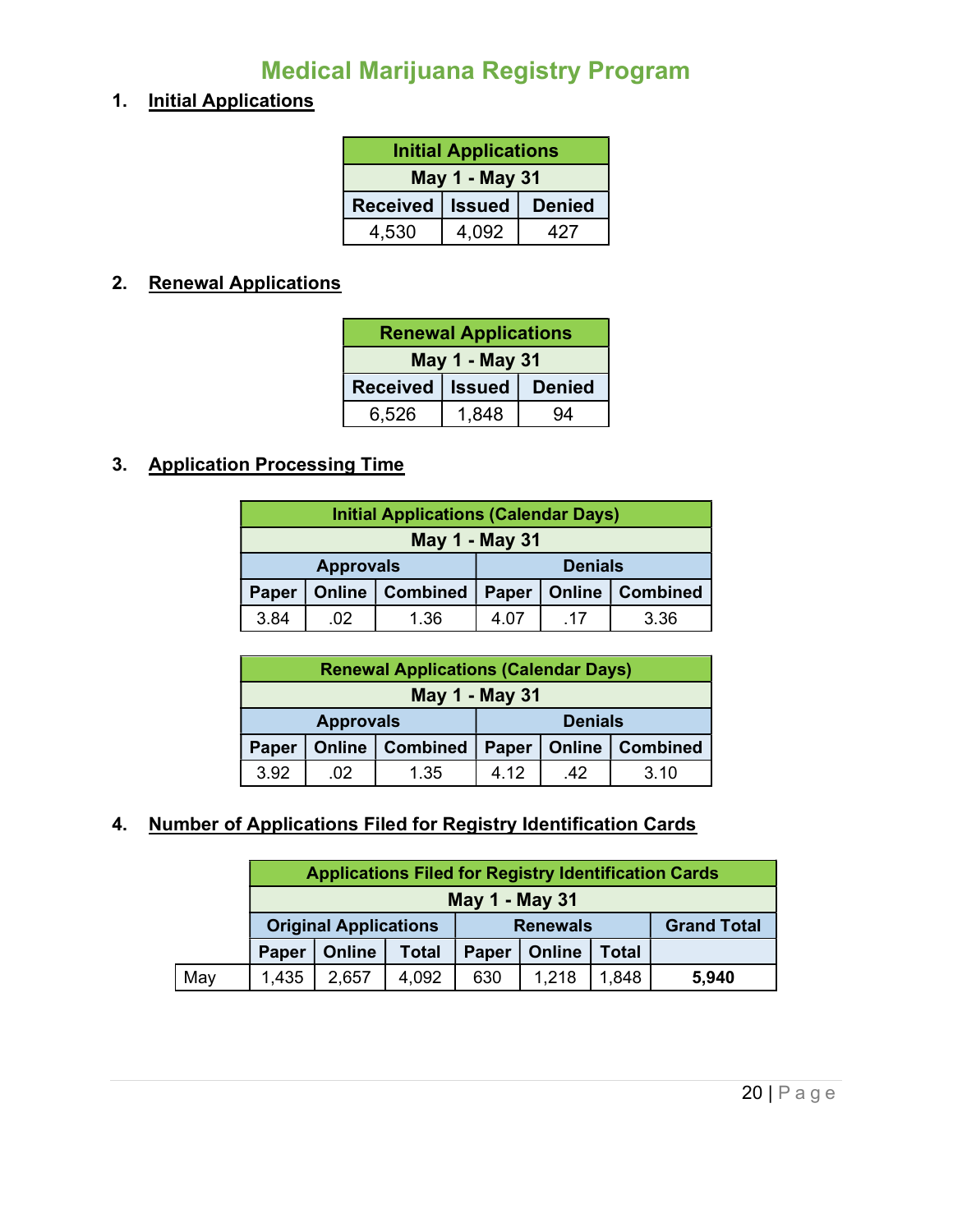# 5. Number of Qualifying Patients and Primary Caregivers Approved in Each County

| As of May 31, 2022    |                 |                   |                  |                 |                   |
|-----------------------|-----------------|-------------------|------------------|-----------------|-------------------|
| County                | <b>Patients</b> | <b>Caregivers</b> | County           | <b>Patients</b> | <b>Caregivers</b> |
| Alcona                | 495             | 64                | Lake             | 230             | 36                |
| Alger                 | 595             | 92                | Lapeer           | 3,175           | 455               |
| Allegan               | 4,867           | 623               | Leelanau         | 879             | 64                |
| Alpena                | 715             | 73                | Lenawee          | 2,783           | 366               |
| Antrim                | 1,251           | 169               | Livingston       | 3,307           | 342               |
| Arenac                | 1,010           | 136               | Luce             | 69              | 11                |
| Baraga                | 126             | 16                | Mackinac         | 173             | 27                |
| <b>Barry</b>          | 2,055           | 223               | Macomb           | 26,051          | 3,648             |
| Bay                   | 4,786           | 327               | Manistee         | 347             | 49                |
| <b>Benzie</b>         | 1,130           | 116               | Marquette        | 248             | 65                |
| <b>Berrien</b>        | 3,340           | 517               | Mason            | 373             | 51                |
| <b>Branch</b>         | 1,667           | 292               | Mecosta          | 196             | 34                |
| Calhoun               | 2,494           | 301               | Menominee        | 336             | 73                |
| Cass                  | 1,331           | 240               | Midland          | 2,295           | 249               |
| Charlevoix            | 290             | 29                | <b>Missaukee</b> | 179             | 23                |
| Cheboygan             | 620             | 61                | Monroe           | 3,816           | 417               |
| Chippewa              | 633             | 66                | Montcalm         | 1,530           | 285               |
| Clare                 | 1,404           | 247               | Montmorency      | 97              | 27                |
| Clinton               | 2,711           | 318               | Muskegon         | 2,679           | 319               |
| Crawford              | 984             | 102               | Newaygo          | 1,343           | 207               |
| Delta                 | 672             | 115               | Oakland          | 33,125          | 3,533             |
| <b>Dickinson</b>      | 428             | 101               | Oceana           | 1,041           | 181               |
| Eaton                 | 2,837           | 398               | Ogemaw           | 399             | 41                |
| Emmet                 | 122             | 21                | Ontonagon        | 86              | 15                |
| Genesee               | 8,764           | 1,122             | Osceola          | 308             | 69                |
| Gladwin               | 24              | 15                | Oscoda           | 245             | 20                |
| Gogebic               | 279             | 56                | Otsego           | 79              | 19                |
| <b>Grand Traverse</b> | 1,355           | 98                | Ottawa           | 2,992           | 285               |
| Gratiot               | 229             | 42                | Out of State     | 0               | $\overline{4}$    |
| <b>Hillsdale</b>      | 1,024           | 175               | Presque Isle     | 115             | 22                |
| Houghton              | 207             | 28                | Roscommon        | 539             | 51                |
| Huron                 | 473             | 33                | Saginaw          | 3,373           | 364               |
| Ingham                | 1,901           | 298               | Saint Clair      | 3,784           | 509               |
| Ionia                 | 204             | 45                | Saint Joseph     | 576             | 107               |
| losco                 | 146             | 17                | Sanilac          | 740             | 98                |
| Iron                  | 141             | 28                | Schoolcraft      | 37              | 13                |
| Isabella              | 498             | 63                | Shiawassee       | 2,270           | 290               |
| Jackson               | 4,024           | 464               | Tuscola          | 3,218           | 532               |
| Kalamazoo             | 2,783           | 312               | Van Buren        | 1,498           | 235               |
| Kalkaska              | 330             | 46                | Washtenaw        | 10,339          | 834               |
| Kent                  | 7,730           | 665               | Wayne            | 42,305          | 3,418             |
| Keweenaw              | 140             | 18                | Wexford          | 1,130           | 189               |
|                       |                 |                   | <b>Total</b>     | 225,120         | 25,749            |

21 | P a g e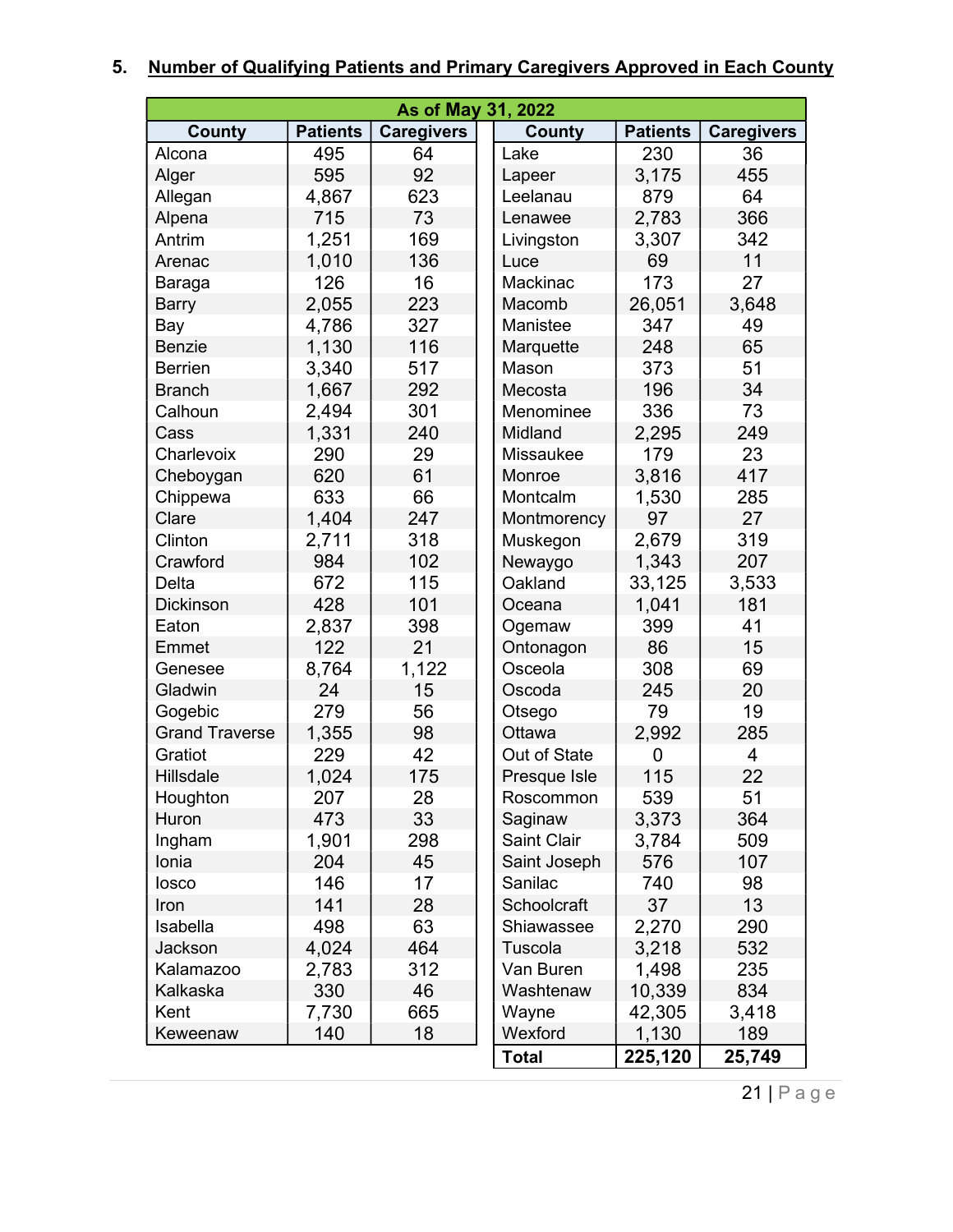#### 6. Registry Identification Cards Revoked

| <b>Registry Identification Cards Revoked</b> |  |  |
|----------------------------------------------|--|--|
| <b>Month</b><br><b>Revoked</b>               |  |  |
| May                                          |  |  |

#### 7. Nature of the Debilitating Medical Conditions of the Qualifying Patients.

| As of May 31, 2022                      |                         |  |  |  |
|-----------------------------------------|-------------------------|--|--|--|
| <b>Condition</b>                        | <b>Percent of Total</b> |  |  |  |
| <b>Agitation of Alzheimer's Disease</b> | 0.00                    |  |  |  |
| <b>AIDS</b>                             | 0.02                    |  |  |  |
| <b>Amyotrophic Lateral Sclerosis</b>    | 0.02                    |  |  |  |
| <b>Arthritis</b>                        | 20.68                   |  |  |  |
| Autism                                  | 0.35                    |  |  |  |
| Cachexia or Wasting Syndrome            | 0.29                    |  |  |  |
| Cancer                                  | 3.02                    |  |  |  |
| <b>Cerebral Palsy</b>                   | 0.12                    |  |  |  |
| <b>Chronic Pain</b>                     | 63.54                   |  |  |  |
| Colitis                                 | 0.29                    |  |  |  |
| <b>Crohn's Disease</b>                  | 0.82                    |  |  |  |
| Glaucoma                                | 1.06                    |  |  |  |
| <b>Hepatitis C</b>                      | 0.30                    |  |  |  |
| <b>HIV Positive</b>                     | 0.37                    |  |  |  |
| <b>Inflammatory Bowel Disease</b>       | 0.79                    |  |  |  |
| <b>Muscle Spasms</b>                    | 9.12                    |  |  |  |
| <b>Nail Patella</b>                     | 0.02                    |  |  |  |
| <b>Obsessive Compulsive Disorder</b>    | 1.24                    |  |  |  |
| Parkinson's Disease                     | 0.15                    |  |  |  |
| <b>Post-Traumatic Stress Disorder</b>   | 6.75                    |  |  |  |
| <b>Rheumatoid Arthritis</b>             | 1.09                    |  |  |  |
| <b>Seizures</b>                         | 1.78                    |  |  |  |
| Severe and Chronic Pain                 | 40.84                   |  |  |  |
| Severe Nausea                           | 5.93                    |  |  |  |
| Spinal Cord Injury                      | 0.55                    |  |  |  |
| Tourette's Syndrome                     | 0.05                    |  |  |  |
| <b>Ulcerative Colitis</b>               | 0.20                    |  |  |  |